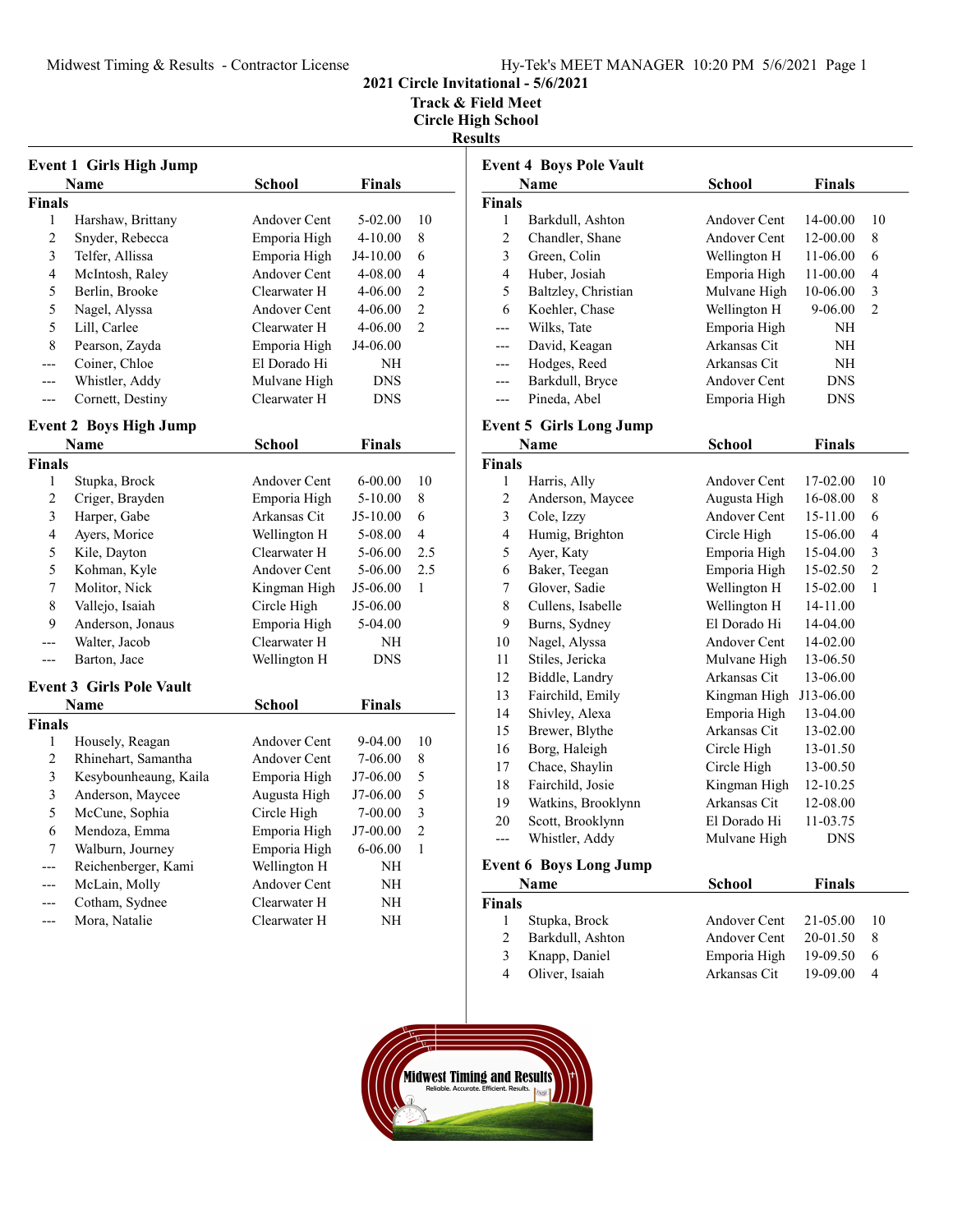2021 Circle Invitational - 5/6/2021

Track & Field Meet

| (Event 6 Boys Long Jump)<br><b>Finals …</b> |                                         |                     |               |                |
|---------------------------------------------|-----------------------------------------|---------------------|---------------|----------------|
|                                             | <b>Name</b>                             | <b>School</b>       | <b>Finals</b> |                |
| 5                                           | Kunz, Kai                               | Andover Cent        | 19-08.50      | 3              |
| 6                                           | Rusk, Trace                             | Wellington H        | 19-06.50      | $\overline{c}$ |
| 7                                           | Tate, Montel                            | Wellington H        | 18-07.00      | 1              |
| 8                                           | Walter, Jacob                           | Clearwater H        | 18-04.00      |                |
| 9                                           | Co, Kelvin                              | Circle High         | 17-10.50      |                |
| 10                                          | Woydziak, Kaden                         | Emporia High        | 17-10.00      |                |
| 11                                          | Krehbiel, Micah                         | Kingman High        | 17-07.50      |                |
| 12                                          | Krahn, Connor                           | Circle High         | 17-07.00      |                |
| 13                                          | Clark, Tanner                           | Kingman High        | 17-06.00      |                |
| 14                                          | Kline, Austin                           | Circle High         | 16-11.00      |                |
| 15                                          | Hunt, Kalon                             | Arkansas Cit        | J16-11.00     |                |
| 16                                          | Kaus, Gage                              | Augusta High        | 16-08.25      |                |
| 17                                          | Cress, Donovan                          | Kingman High        | 16-06.50      |                |
| 18                                          | Price, Sam                              | Augusta High        | 16-04.00      |                |
| 19                                          | Shields, Jackson                        | Mulvane High        | 16-03.25      |                |
| 20                                          | Coe, Landon                             | Mulvane High        | 16-03.00      |                |
| 21                                          | Stillwell, Caden                        | Augusta High        | 16-02.50      |                |
| 22                                          | Galbretah, Kaden                        | Emporia High        | 16-01.50      |                |
| 23                                          | Anderson, Hayden                        | Wichita Coll        | 15-03.50      |                |
| 24                                          | Duncan, Jacob                           | Mulvane High        | 15-03.25      |                |
| $\overline{a}$                              | Barton, Jace                            | Wellington H        | <b>DNS</b>    |                |
|                                             | <b>Event 7 Girls Triple Jump</b>        |                     |               |                |
|                                             | <b>Name</b>                             | <b>School</b>       | <b>Finals</b> |                |
| Finals                                      |                                         |                     |               |                |
| 1                                           | Harris, Ally                            | Andover Cent        | 35-08.50      | 10             |
| $\overline{c}$                              | Cullens, Isabelle                       | Wellington H        | 33-03.25      | 8              |
| $\mathfrak{Z}$                              | West, Taryn                             | Emporia High        | 32-08.25      | 6              |
| $\overline{4}$                              | Cole, Izzy                              | <b>Andover Cent</b> | 32-07.75      | $\overline{4}$ |
| 5                                           | Shivley, Alexa                          | Emporia High        | 31-03.50      | 3              |
| 6                                           | Lill, Carlee                            | Clearwater H        | 31-01.50      | $\overline{c}$ |
| $\boldsymbol{7}$                            | Ayer, Katy                              | Emporia High        | 31-00.75      | 1              |
| 8                                           | Scheidel, Mackenzie                     | Andover Cent        | 30-07.75      |                |
| 9                                           | Watkins, Brooklynn                      | Arkansas Cit        | 28-09.25      |                |
| 10                                          | Borg, Haleigh                           | Circle High         | 27-10.75      |                |
| 11                                          | Brewer, Blythe                          | Arkansas Cit        | 27-09.50      |                |
| 12                                          | Robinson, Tiffanie                      | Mulvane High        | 27-09.00      |                |
| 13                                          | Biddle, Landry                          | Arkansas Cit        | 27-00.25      |                |
| 14                                          | Chace, Shaylin                          | Circle High         | 26-03.00      |                |
| 15                                          | Fairchild, Josie                        | Kingman High        | 25-08.00      |                |
|                                             |                                         |                     |               |                |
|                                             | <b>Event 8 Boys Triple Jump</b><br>Name | <b>School</b>       | <b>Finals</b> |                |
| Finals                                      |                                         |                     |               |                |
| 1                                           | Stupka, Brock                           | Andover Cent        | 41-03.00      | 10             |
| $\overline{c}$                              | Kohman, Kyle                            | Andover Cent        | 40-03.25      | 8              |
|                                             |                                         |                     |               |                |

| 3<br>Martin, Tate<br>Clearwater H                         | 39-11.25<br>6                        |
|-----------------------------------------------------------|--------------------------------------|
| $\overline{\mathcal{L}}$<br>Cassube, Nate<br>Andover Cent | 39-05.25<br>$\overline{\mathcal{L}}$ |
| Knapp, Daniel<br>Emporia High<br>5                        | 39-02.25<br>3                        |
| Emporia High<br>6<br>Criger, Brayden                      | $\overline{c}$<br>38-04.25           |
| Oliver, Isaiah<br>Arkansas Cit<br>$\sqrt{ }$              | $\mathbf{1}$<br>37-07.50             |
| 8<br>Barton, Jace<br>Wellington H                         | 36-05.25                             |
| Arkansas Cit<br>9<br>Hunt, Kalon                          | 36-03.50                             |
| Weninger, Aj<br>10<br>Kingman High                        | 36-01.00                             |
| Hastings, Trent<br>Clearwater H<br>11                     | 36-00.00                             |
| Co, Kelvin<br>Circle High<br>12                           | 35-03.25                             |
| Coe, Jordan<br>Mulvane High<br>13                         | 34-10.00                             |
| Coe, Landon<br>Mulvane High<br>14                         | 34-06.50                             |
| Cress, Donovan<br>Kingman High<br>15                      | 34-01.00                             |
| Mulvane High<br>Fuller, Maurice<br>16                     | 33-11.50                             |
| Harper, Gabe<br>Arkansas Cit<br>---                       | <b>FOUL</b>                          |
| Krahn, Connor<br>Circle High<br>---                       | <b>FOUL</b>                          |
| Kingman High<br>Krehbiel, Micah<br>---                    | <b>DNS</b>                           |
| Wellington H<br>Rusk, Trace<br>---                        | <b>DNS</b>                           |
| <b>Event 9 Girls Discus Throw</b>                         |                                      |
| Name<br><b>School</b>                                     | <b>Finals</b>                        |
| <b>Finals</b>                                             |                                      |
| Ervin, Trinity<br>Emporia High<br>1                       | 117-00<br>10                         |
|                                                           |                                      |
|                                                           |                                      |
| $\overline{c}$<br>Kingman High<br>Pearce, Hannah          | 8<br>102-09                          |
| 3<br>Fischer, Alexa<br>Kingman High                       | 96-00<br>6                           |
| $\overline{\mathbf{4}}$<br>Scott, Sydney<br>Augusta High  | 4<br>90-05.50                        |
| 5<br>Faudere, Keylee<br>El Dorado Hi                      | $\mathfrak{Z}$<br>88-00.50           |
| Dennison, Delaynie<br>6<br>Circle High                    | $\overline{c}$<br>88-00              |
| Mendoza, Vanessa<br>Arkansas Cit<br>7                     | 85-04<br>1                           |
| $\,$ $\,$<br>Waterman, Taylor<br><b>Andover Cent</b>      | 83-10.50                             |
| Pride, Olivia<br>9<br>Arkansas Cit                        | 83-03.50                             |
| Tjaden, Elizabeth<br>Clearwater H<br>10                   | 82-06.50                             |
| Olson, Megan<br>Emporia High<br>11<br>12                  | 81-04.50                             |
| Dennison, Kylie<br>Circle High                            | 80-08                                |
| Holt, Courtney<br>Circle High<br>13                       | 79-06.50                             |
| Milledge, Cierra<br>Mulvane High<br>14                    | 65-11                                |
| Natvig, Madeline<br>Augusta High<br>15<br>16              | 62-08                                |
| Herfkens, Kyla<br>Emporia High<br>Arkansas Cit            | 60-09                                |
| Lambdin, Syghler<br>17                                    | 58-10                                |
| Daniel, Lucy<br>Mulvane High<br>18<br>El Dorado Hi<br>19  | 55-06.50<br>52-08                    |
| Jahn, Brooklyn<br>Fields, Nevaeh<br>Andover Cent<br>20    | 42-07.50                             |
| El Dorado Hi<br>---                                       | <b>FOUL</b>                          |
| Lynes, Pheydra<br>Larraga, Bella<br>Mulvane High<br>---   | <b>FOUL</b>                          |

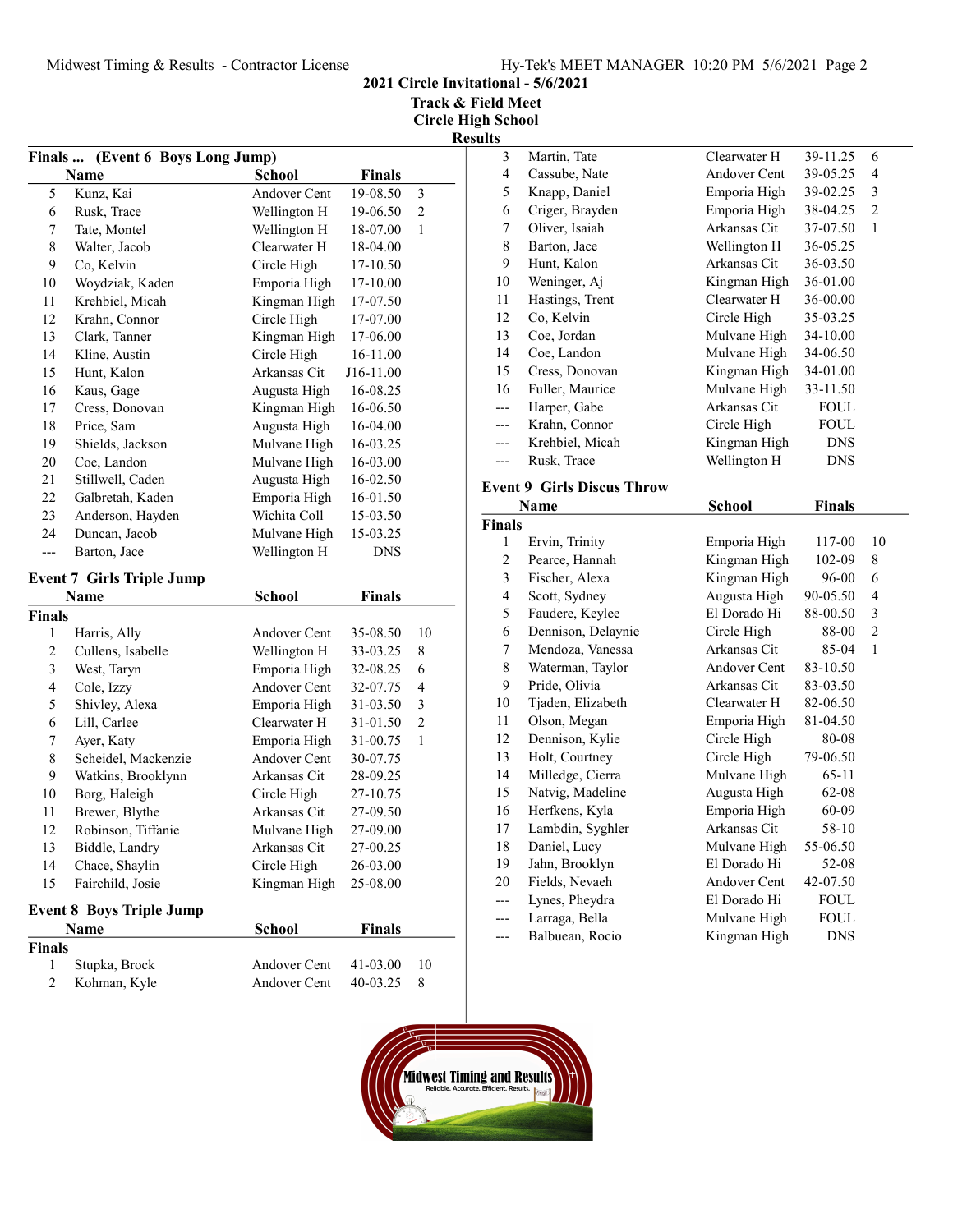Track & Field Meet

Circle High School Result

| <b>Finals</b><br>Name<br>School<br><b>Finals</b><br>1<br>Blubaugh, Lance<br>Arkansas Cit<br>154-01<br>$\overline{c}$<br>Gibbs, Brett<br>Clearwater H<br>138-11.75<br>3<br>Nash, Chase<br>Mulvane High<br>133-03<br>4<br>Williams, Holt<br>Augusta High<br>131-03<br>Wellington H<br>5<br>Fehrman, Kenny<br>127-07.50<br>6<br>Bell, Austin<br>Kingman High<br>127-01<br>Andover Cent<br>7<br>Peak, Nathan<br>121-10.50<br>8<br>Ables, Chris<br>Mulvane High<br>117-09.75<br>9<br>Wittenberg, Levi<br>El Dorado Hi<br>116-07.50<br>10<br>Arkansas Cit<br>Morgan, Kyce<br>115-02.75<br>11<br>Schell, Brock<br>El Dorado Hi<br>113-05.50<br>12<br>Smith, Canon<br>Mulvane High<br>110-09.25<br>13<br>Pineda, Abel<br>Emporia High<br>109-05<br>14<br>Husselman, Caleb<br>Augusta High<br>99-03.25<br>15<br>Barber, Dalton<br>Kingman High<br>97-07.25<br>16<br>Greenlee, Trey<br>Wellington H<br>96-09<br>Clearwater H<br>17<br>Haslett, Jackson<br>96-08<br>18<br>Clearwater H<br>Lawrence, Maverick<br>95-10.50<br>19<br>Stewart, Korbin<br>El Dorado Hi<br>95-07.75<br>20<br>Emporia High<br>Flores-Delgado, Diego<br>92-11<br>21<br>Kingman High<br>Siemens, Aaron<br>92-04<br>22<br>Circle High<br>Stanyer, Noah<br>92-01.50 | 10             |
|-------------------------------------------------------------------------------------------------------------------------------------------------------------------------------------------------------------------------------------------------------------------------------------------------------------------------------------------------------------------------------------------------------------------------------------------------------------------------------------------------------------------------------------------------------------------------------------------------------------------------------------------------------------------------------------------------------------------------------------------------------------------------------------------------------------------------------------------------------------------------------------------------------------------------------------------------------------------------------------------------------------------------------------------------------------------------------------------------------------------------------------------------------------------------------------------------------------------------------|----------------|
|                                                                                                                                                                                                                                                                                                                                                                                                                                                                                                                                                                                                                                                                                                                                                                                                                                                                                                                                                                                                                                                                                                                                                                                                                               |                |
|                                                                                                                                                                                                                                                                                                                                                                                                                                                                                                                                                                                                                                                                                                                                                                                                                                                                                                                                                                                                                                                                                                                                                                                                                               |                |
|                                                                                                                                                                                                                                                                                                                                                                                                                                                                                                                                                                                                                                                                                                                                                                                                                                                                                                                                                                                                                                                                                                                                                                                                                               |                |
|                                                                                                                                                                                                                                                                                                                                                                                                                                                                                                                                                                                                                                                                                                                                                                                                                                                                                                                                                                                                                                                                                                                                                                                                                               | 8              |
|                                                                                                                                                                                                                                                                                                                                                                                                                                                                                                                                                                                                                                                                                                                                                                                                                                                                                                                                                                                                                                                                                                                                                                                                                               | 6              |
|                                                                                                                                                                                                                                                                                                                                                                                                                                                                                                                                                                                                                                                                                                                                                                                                                                                                                                                                                                                                                                                                                                                                                                                                                               | 4              |
|                                                                                                                                                                                                                                                                                                                                                                                                                                                                                                                                                                                                                                                                                                                                                                                                                                                                                                                                                                                                                                                                                                                                                                                                                               | 3              |
|                                                                                                                                                                                                                                                                                                                                                                                                                                                                                                                                                                                                                                                                                                                                                                                                                                                                                                                                                                                                                                                                                                                                                                                                                               | $\overline{2}$ |
|                                                                                                                                                                                                                                                                                                                                                                                                                                                                                                                                                                                                                                                                                                                                                                                                                                                                                                                                                                                                                                                                                                                                                                                                                               | 1              |
|                                                                                                                                                                                                                                                                                                                                                                                                                                                                                                                                                                                                                                                                                                                                                                                                                                                                                                                                                                                                                                                                                                                                                                                                                               |                |
|                                                                                                                                                                                                                                                                                                                                                                                                                                                                                                                                                                                                                                                                                                                                                                                                                                                                                                                                                                                                                                                                                                                                                                                                                               |                |
|                                                                                                                                                                                                                                                                                                                                                                                                                                                                                                                                                                                                                                                                                                                                                                                                                                                                                                                                                                                                                                                                                                                                                                                                                               |                |
|                                                                                                                                                                                                                                                                                                                                                                                                                                                                                                                                                                                                                                                                                                                                                                                                                                                                                                                                                                                                                                                                                                                                                                                                                               |                |
|                                                                                                                                                                                                                                                                                                                                                                                                                                                                                                                                                                                                                                                                                                                                                                                                                                                                                                                                                                                                                                                                                                                                                                                                                               |                |
|                                                                                                                                                                                                                                                                                                                                                                                                                                                                                                                                                                                                                                                                                                                                                                                                                                                                                                                                                                                                                                                                                                                                                                                                                               |                |
|                                                                                                                                                                                                                                                                                                                                                                                                                                                                                                                                                                                                                                                                                                                                                                                                                                                                                                                                                                                                                                                                                                                                                                                                                               |                |
|                                                                                                                                                                                                                                                                                                                                                                                                                                                                                                                                                                                                                                                                                                                                                                                                                                                                                                                                                                                                                                                                                                                                                                                                                               |                |
|                                                                                                                                                                                                                                                                                                                                                                                                                                                                                                                                                                                                                                                                                                                                                                                                                                                                                                                                                                                                                                                                                                                                                                                                                               |                |
|                                                                                                                                                                                                                                                                                                                                                                                                                                                                                                                                                                                                                                                                                                                                                                                                                                                                                                                                                                                                                                                                                                                                                                                                                               |                |
|                                                                                                                                                                                                                                                                                                                                                                                                                                                                                                                                                                                                                                                                                                                                                                                                                                                                                                                                                                                                                                                                                                                                                                                                                               |                |
|                                                                                                                                                                                                                                                                                                                                                                                                                                                                                                                                                                                                                                                                                                                                                                                                                                                                                                                                                                                                                                                                                                                                                                                                                               |                |
|                                                                                                                                                                                                                                                                                                                                                                                                                                                                                                                                                                                                                                                                                                                                                                                                                                                                                                                                                                                                                                                                                                                                                                                                                               |                |
|                                                                                                                                                                                                                                                                                                                                                                                                                                                                                                                                                                                                                                                                                                                                                                                                                                                                                                                                                                                                                                                                                                                                                                                                                               |                |
|                                                                                                                                                                                                                                                                                                                                                                                                                                                                                                                                                                                                                                                                                                                                                                                                                                                                                                                                                                                                                                                                                                                                                                                                                               |                |
| 23<br>Tien, Andrew<br>Circle High<br>92-01                                                                                                                                                                                                                                                                                                                                                                                                                                                                                                                                                                                                                                                                                                                                                                                                                                                                                                                                                                                                                                                                                                                                                                                    |                |
| 24<br>Honeycutt, Derek<br>Arkansas Cit<br>88-06.75                                                                                                                                                                                                                                                                                                                                                                                                                                                                                                                                                                                                                                                                                                                                                                                                                                                                                                                                                                                                                                                                                                                                                                            |                |
| 25<br>Schoenthaler, Robert<br>Circle High<br>86-02.25                                                                                                                                                                                                                                                                                                                                                                                                                                                                                                                                                                                                                                                                                                                                                                                                                                                                                                                                                                                                                                                                                                                                                                         |                |
| 26<br>Routh, Easton<br>Augusta High<br>77-05                                                                                                                                                                                                                                                                                                                                                                                                                                                                                                                                                                                                                                                                                                                                                                                                                                                                                                                                                                                                                                                                                                                                                                                  |                |
| 27<br><b>Andover Cent</b><br>Reimer, Riley<br>77-04.75                                                                                                                                                                                                                                                                                                                                                                                                                                                                                                                                                                                                                                                                                                                                                                                                                                                                                                                                                                                                                                                                                                                                                                        |                |
| 28<br>Rios, Enrique<br>Emporia High<br>70-05.25                                                                                                                                                                                                                                                                                                                                                                                                                                                                                                                                                                                                                                                                                                                                                                                                                                                                                                                                                                                                                                                                                                                                                                               |                |
| Wellington H<br>Wright, Hagen<br>FOUL<br>---                                                                                                                                                                                                                                                                                                                                                                                                                                                                                                                                                                                                                                                                                                                                                                                                                                                                                                                                                                                                                                                                                                                                                                                  |                |
| Daniels, Drew<br><b>Andover Cent</b><br><b>FOUL</b><br>---                                                                                                                                                                                                                                                                                                                                                                                                                                                                                                                                                                                                                                                                                                                                                                                                                                                                                                                                                                                                                                                                                                                                                                    |                |
|                                                                                                                                                                                                                                                                                                                                                                                                                                                                                                                                                                                                                                                                                                                                                                                                                                                                                                                                                                                                                                                                                                                                                                                                                               |                |
| <b>Event 11 Girls Javelin Throw</b>                                                                                                                                                                                                                                                                                                                                                                                                                                                                                                                                                                                                                                                                                                                                                                                                                                                                                                                                                                                                                                                                                                                                                                                           |                |
| <b>School</b><br><b>Finals</b><br>Name                                                                                                                                                                                                                                                                                                                                                                                                                                                                                                                                                                                                                                                                                                                                                                                                                                                                                                                                                                                                                                                                                                                                                                                        |                |
| <b>Finals</b>                                                                                                                                                                                                                                                                                                                                                                                                                                                                                                                                                                                                                                                                                                                                                                                                                                                                                                                                                                                                                                                                                                                                                                                                                 |                |
| Garretson, Julianna<br>Andover Cent<br>106-03<br>1                                                                                                                                                                                                                                                                                                                                                                                                                                                                                                                                                                                                                                                                                                                                                                                                                                                                                                                                                                                                                                                                                                                                                                            | 10             |
| 2<br>Emporia High<br>Peak, Rylee<br>93-02                                                                                                                                                                                                                                                                                                                                                                                                                                                                                                                                                                                                                                                                                                                                                                                                                                                                                                                                                                                                                                                                                                                                                                                     | 8              |
| $\mathfrak{Z}$<br>Circle High<br>Holt, Courtney<br>88-08                                                                                                                                                                                                                                                                                                                                                                                                                                                                                                                                                                                                                                                                                                                                                                                                                                                                                                                                                                                                                                                                                                                                                                      | 6              |
| $\overline{\mathbf{4}}$<br>Larraga, Bella<br>Mulvane High<br>87-03                                                                                                                                                                                                                                                                                                                                                                                                                                                                                                                                                                                                                                                                                                                                                                                                                                                                                                                                                                                                                                                                                                                                                            | 4              |
| 5<br>Dennison, Delaynie<br>Circle High<br>85-07                                                                                                                                                                                                                                                                                                                                                                                                                                                                                                                                                                                                                                                                                                                                                                                                                                                                                                                                                                                                                                                                                                                                                                               | 3              |
| 6<br>Pearce, Hannah<br>Kingman High<br>83-10                                                                                                                                                                                                                                                                                                                                                                                                                                                                                                                                                                                                                                                                                                                                                                                                                                                                                                                                                                                                                                                                                                                                                                                  | $\overline{c}$ |
| $\boldsymbol{7}$<br>Clevenger, Camryn<br>Clearwater H<br>83-07.50                                                                                                                                                                                                                                                                                                                                                                                                                                                                                                                                                                                                                                                                                                                                                                                                                                                                                                                                                                                                                                                                                                                                                             | $\mathbf{1}$   |
| $\,$ $\,$<br>Daniel, Lucy<br>Mulvane High<br>81-10                                                                                                                                                                                                                                                                                                                                                                                                                                                                                                                                                                                                                                                                                                                                                                                                                                                                                                                                                                                                                                                                                                                                                                            |                |
| 9<br>Mantanona, Alexis<br>El Dorado Hi<br>76-06                                                                                                                                                                                                                                                                                                                                                                                                                                                                                                                                                                                                                                                                                                                                                                                                                                                                                                                                                                                                                                                                                                                                                                               |                |
| Wernli, Bella<br>El Dorado Hi<br>10<br>$75 - 11$                                                                                                                                                                                                                                                                                                                                                                                                                                                                                                                                                                                                                                                                                                                                                                                                                                                                                                                                                                                                                                                                                                                                                                              |                |

| ts    |                  |              |            |
|-------|------------------|--------------|------------|
| 11    | Jahn, Brooklyn   | El Dorado Hi | 75-01.50   |
| 12    | Kern, Emma       | Circle High  | 74-11.50   |
| 13    | Allen, Brantlee  | Mulvane High | $74-10$    |
| 14    | Herfkens, Kyla   | Emporia High | 74-08      |
| 15    | Scott, Sydney    | Augusta High | 73-07      |
| 16    | Mendoza, Kamryn  | Arkansas Cit | $72-04$    |
| 17    | Peak, Ryan       | Emporia High | 71-08      |
| 18    | Natvig, Madeline | Augusta High | 68-02.50   |
| 19    | Pride, Olivia    | Arkansas Cit | 65-00.50   |
| 20    | Carrell, Kyra    | Augusta High | 58-04      |
| $---$ | Balbuean, Rocio  | Kingman High | FOUL       |
|       | Mendoza, Vanessa | Arkansas Cit | <b>DNS</b> |
|       |                  |              |            |

# Event 12 Boys Javelin Throw

|                | Name                    | School       | <b>Finals</b> |                |
|----------------|-------------------------|--------------|---------------|----------------|
| Finals         |                         |              |               |                |
| 1              | Cash, Tanner            | Clearwater H | 159-05        | 10             |
| $\overline{c}$ | Blubaugh, Lance         | Arkansas Cit | 158-08        | 8              |
| 3              | Clay, Blake             | Wichita Coll | 151-00        | 6              |
| $\overline{4}$ | Ables, Chris            | Mulvane High | 147-01        | $\overline{4}$ |
| 5              | Hastings, Trent         | Clearwater H | 143-08        | 3              |
| 6              | Williams, Holt          | Augusta High | 142-02        | $\overline{2}$ |
| 7              | Wittenberg, Levi        | El Dorado Hi | 136-11        | 1              |
| 8              | Agustin, Sam            | Wichita Coll | 133-06        |                |
| 9              | Kunz, Kai               | Andover Cent | 131-08.50     |                |
| 10             | VanAuken, Blane         | El Dorado Hi | 128-08.50     |                |
| 11             | Nash, Chase             | Mulvane High | 126-07        |                |
| 12             | Clausing, Connor        | El Dorado Hi | 126-06        |                |
| 13             | Diller, Kendall         | Andover Cent | 126-04.50     |                |
| 14             | Peak, Nathan            | Andover Cent | 124-04        |                |
| 15             | Jackson, Fred           | Emporia High | 122-08        |                |
| 16             | Haslett, Jackson        | Clearwater H | 121-05.50     |                |
| 17             | Barber, Dalton          | Kingman High | 120-00        |                |
| 18             | Rose, Rylan             | Circle High  | 119-03        |                |
| 19             | Tien, Andrew            | Circle High  | 110-02        |                |
| 20             | Routh, Easton           | Augusta High | 101-08        |                |
| 21             | Orozco, Jay             | Emporia High | 97-11         |                |
| 22             | Wright, Garrick         | Circle High  | 95-01         |                |
| 23             | Greenlee, Trey          | Wellington H | 94-09         |                |
| 24             | Blake, Carsen           | Mulvane High | 92-05.50      |                |
| 25             | Morgan, Kyce            | Arkansas Cit | 87-07         |                |
| 26             | Bahm, Wyatt             | Arkansas Cit | 79-03         |                |
| ---            | Criger, Brayden         | Emporia High | FOUL          |                |
|                | Event 13 Girls Shot Put |              |               |                |
|                | Name                    | School       | <b>Finals</b> |                |
| Finals         |                         |              |               |                |

1 Fischer, Alexa Kingman High 34-11.00 10

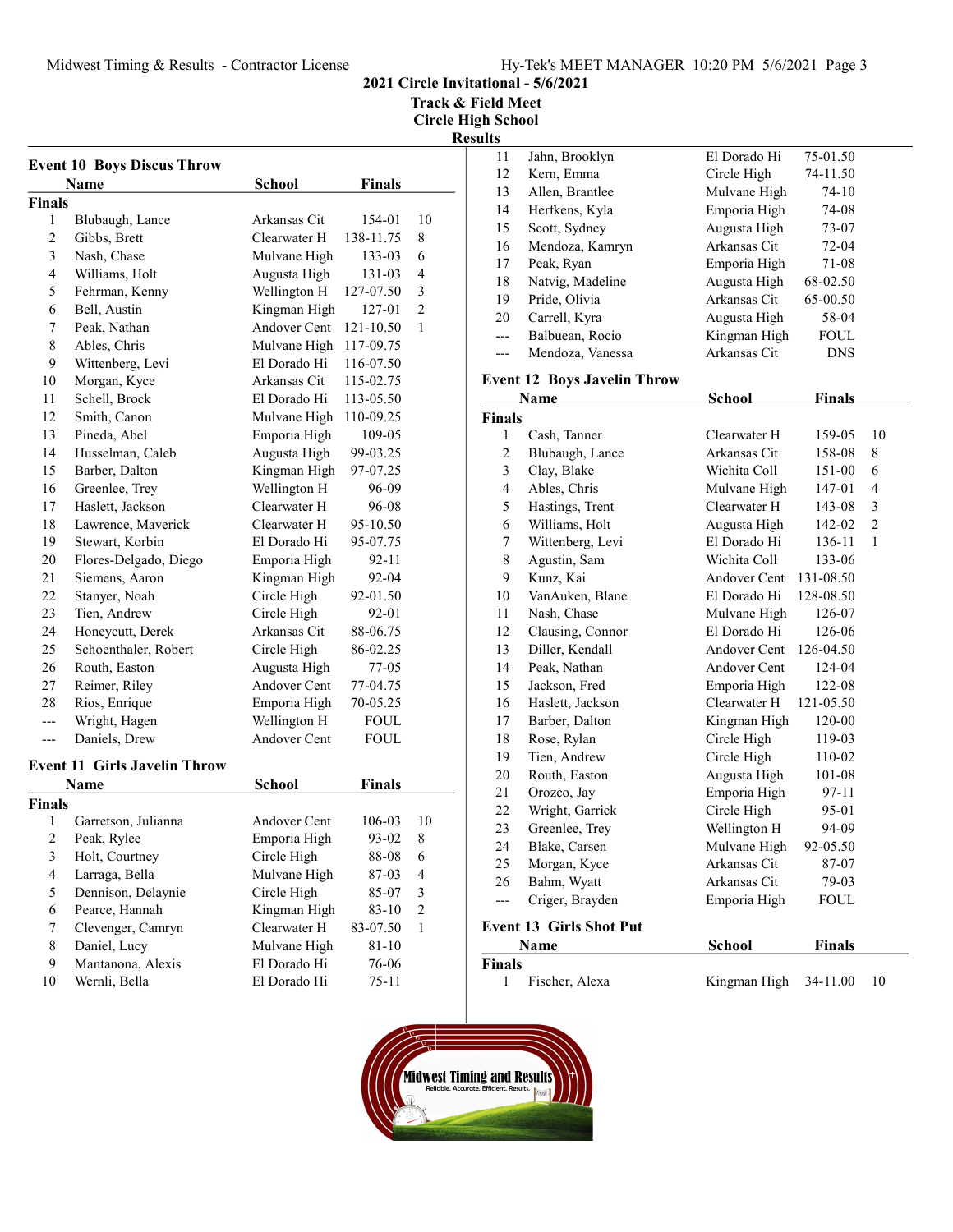2021 Circle Invitational - 5/6/2021

Track & Field Meet

| Finals                  | (Event 13 Girls Shot Put)            |                              |                       |                     |
|-------------------------|--------------------------------------|------------------------------|-----------------------|---------------------|
|                         | Name                                 | <b>School</b>                | <b>Finals</b>         |                     |
| $\sqrt{2}$              | Waterman, Taylor                     | <b>Andover Cent</b>          | 33-00.50              | 8                   |
| $\mathfrak{Z}$          | Carrell, Kyra                        | Augusta High                 | 32-06.00              | 6                   |
| $\overline{\mathbf{4}}$ | Pearce, Hannah                       | Kingman High                 | 32-04.50              | 4                   |
| 5                       | Jones, Cheyenne                      | El Dorado Hi                 | 30-00.00              | 3                   |
| 6                       | Dennison, Kylie                      | Circle High                  | 29-07.50              | $\overline{c}$      |
| 7                       | Faudere, Keylee                      | El Dorado Hi                 | 29-07.00              | 1                   |
| $\,$ $\,$               | Lambdin, Syghler                     | Arkansas Cit                 | 28-04.00              |                     |
| 9                       | Dennison, Delaynie                   | Circle High                  | 28-01.00              |                     |
| 10                      | Ervin, Trinity                       | Emporia High                 | 27-08.50              |                     |
| 11                      | Pride, Olivia                        | Arkansas Cit                 | 27-07.50              |                     |
| 12                      | Mantanona, Alexis                    | El Dorado Hi                 | 27-05.50              |                     |
| 13                      | Ficken, Amanda                       | Andover Cent                 | 27-05.00              |                     |
| 14                      | Holt, Courtney                       | Circle High                  | 25-09.50              |                     |
| 15                      | Larraga, Bella                       | Mulvane High                 | 25-00.00              |                     |
| 16                      | Olson, Megan                         | Emporia High                 | 24-02.00              |                     |
| 17                      | Allen, Brantlee                      | Mulvane High                 | 21-11.00              |                     |
| 18                      | Fields, Nevaeh                       | <b>Andover Cent</b>          | 21-10.00              |                     |
| ---                     | Daniel, Lucy                         | Mulvane High                 | FOUL                  |                     |
| ---                     | Mendoza, Vanessa                     | Arkansas Cit                 | <b>FOUL</b>           |                     |
| ---                     | Balbuean, Rocio                      | Kingman High                 | <b>DNS</b>            |                     |
|                         | <b>Event 14 Boys Shot Put</b>        |                              |                       |                     |
|                         |                                      |                              |                       |                     |
|                         | Name                                 | <b>School</b>                | <b>Finals</b>         |                     |
| <b>Finals</b>           |                                      |                              | 51-01.00              | 10                  |
| 1<br>$\overline{c}$     | Fehrman, Kenny                       | Wellington H<br>Wichita Coll | 50-03.00              | 8                   |
| 3                       | Herrman, Nick<br>Daniels, Drew       | Andover Cent                 |                       | 6                   |
|                         |                                      | Arkansas Cit                 | 49-09.00              |                     |
| 4                       | Blubaugh, Lance                      |                              | 46-11.00              | 4                   |
| 5                       | Williams, Holt                       | Augusta High<br>Wichita Coll | 44-10.00              | 3<br>$\overline{c}$ |
| 6<br>7                  | Clay, Blake                          | Clearwater H                 | 44-08.00<br>J44-08.00 | 1                   |
|                         | Gibbs, Brett                         |                              |                       |                     |
| 8<br>9                  | Wright, Hagen<br>Morgan, Kyce        | Wellington H<br>Arkansas Cit | 41-04.00<br>40-04.00  |                     |
|                         |                                      | El Dorado Hi                 |                       |                     |
| 10                      | Scott, Collin                        |                              | 40-02.00              |                     |
| 11<br>12                | Volkman, Nate                        | Augusta High<br>Kingman High | 39-00.00              |                     |
| 13                      | Barber, Dalton                       | <b>Andover Cent</b>          | 38-08.00              |                     |
|                         | Peak, Nathan                         |                              | 38-04.00              |                     |
| 14                      | Rose, Rylan                          | Circle High                  | 37-06.50              |                     |
| 15                      | Siemens, Aaron<br>Bell, Austin       | Kingman High                 | 36-05.00              |                     |
| 16                      |                                      | Kingman High                 | 35-11.00              |                     |
| 17                      | Smith, Canon                         | Mulvane High                 | 35-09.00              |                     |
| 18                      | Honeycutt, Derek<br>Husselman, Caleb | Arkansas Cit<br>Augusta High | 35-06.00              |                     |
| 19<br>$20\,$            | Ables, Chris                         |                              | 35-03.50              |                     |
|                         | Wright, Garrick                      | Mulvane High<br>Circle High  | 35-01.00              |                     |
| 20                      | Richey, Chris                        |                              | 35-01.00              |                     |
| 22                      |                                      | El Dorado Hi                 | 35-00.00              |                     |

| ılts |                              |              |              |
|------|------------------------------|--------------|--------------|
| 23   | Taylor, Dylan                | Circle High  | 34-07.50     |
| 24   | Mays, Aiden                  | El Dorado Hi | 33-06.00     |
| 25   | Flores-Delgado, Diego        | Emporia High | 32-09.00     |
| 26   | Haslett, Jackson             | Clearwater H | 31-05.00     |
| 27   | Sullivan, Spencer            | Wichita Coll | 30-10.50     |
| 28   | Reimer, Riley                | Andover Cent | 30-09.50     |
| 29   | Lawrence, Maverick           | Clearwater H | 28-01.50     |
| 30   | Blake, Carsen                | Mulvane High | $26 - 02.00$ |
| 31   | Rios, Enrique                | Emporia High | 25-10.00     |
| ---  | Orozco, Jay                  | Emporia High | <b>FOUL</b>  |
|      | Greenlee, Trey               | Wellington H | <b>DNS</b>   |
|      | Event 15 Boys 100 Meter Dash |              |              |
|      | Name                         | School       | Prelime      |

|                | Name                 | School       | <b>Prelims</b> |
|----------------|----------------------|--------------|----------------|
|                | <b>Preliminaries</b> |              |                |
| 1              | Turner, Kobe         | Wichita Coll | 11.03Q         |
| 2              | Walsh, Ryder         | Wichita Coll | 11.06Q         |
| 3              | Smith, Tyrus         | Circle High  | 11.11Q         |
| $\overline{4}$ | Jackson, Zacahary    | Emporia High | 11.22Q         |
| 5              | Cassube, Nate        | Andover Cent | 11.23q         |
| 6              | Keys, Derrick        | Emporia High | 11.27q         |
| 7              | Jackson, Aiden       | Emporia High | 11.32q         |
| 8              | Kunz, Kai            | Andover Cent | 11.32q         |
| 9              | Bunting, George      | Wichita Coll | 11.51          |
| 10             | Williams, Donald     | Andover Cent | 11.57          |
| 11             | Boettcher, Dylan     | Circle High  | 11.61          |
| 12             | Pierce, Lane         | Clearwater H | 11.63          |
| 13             | Wilson, Brendan      | Augusta High | 11.76          |
| 14             | Perry, trace         | Circle High  | 11.78          |
| 15             | Ayers, Morice        | Wellington H | 11.82          |
| 16             | Kile, Dayton         | Clearwater H | 11.83          |
| 17             | Pfeifer, Chase       | Augusta High | 11.84          |
| 18             | Garner, Logan        | El Dorado Hi | 11.90          |
| 19             | Tipton, Jay          | El Dorado Hi | 11.90          |
| 20             | Weninger, Aj         | Kingman High | 11.92          |
| 21             | Kaus, Gage           | Augusta High | 12.20          |
| 22             | Shields, Jackson     | Mulvane High | 12.22          |
| 23             | Barton, Jace         | Wellington H | 12.28          |
| 24             | Tate, Montel         | Wellington H | 12.36          |
| 25             | Fuller, Shannon      | Mulvane High | 12.38          |
| 26             | Shain, Tyson         | Mulvane High | 12.43          |
| 27             | Siemens, Aaron       | Kingman High | 12.65          |
| 28             | Burns, Trey          | El Dorado Hi | 12.74          |

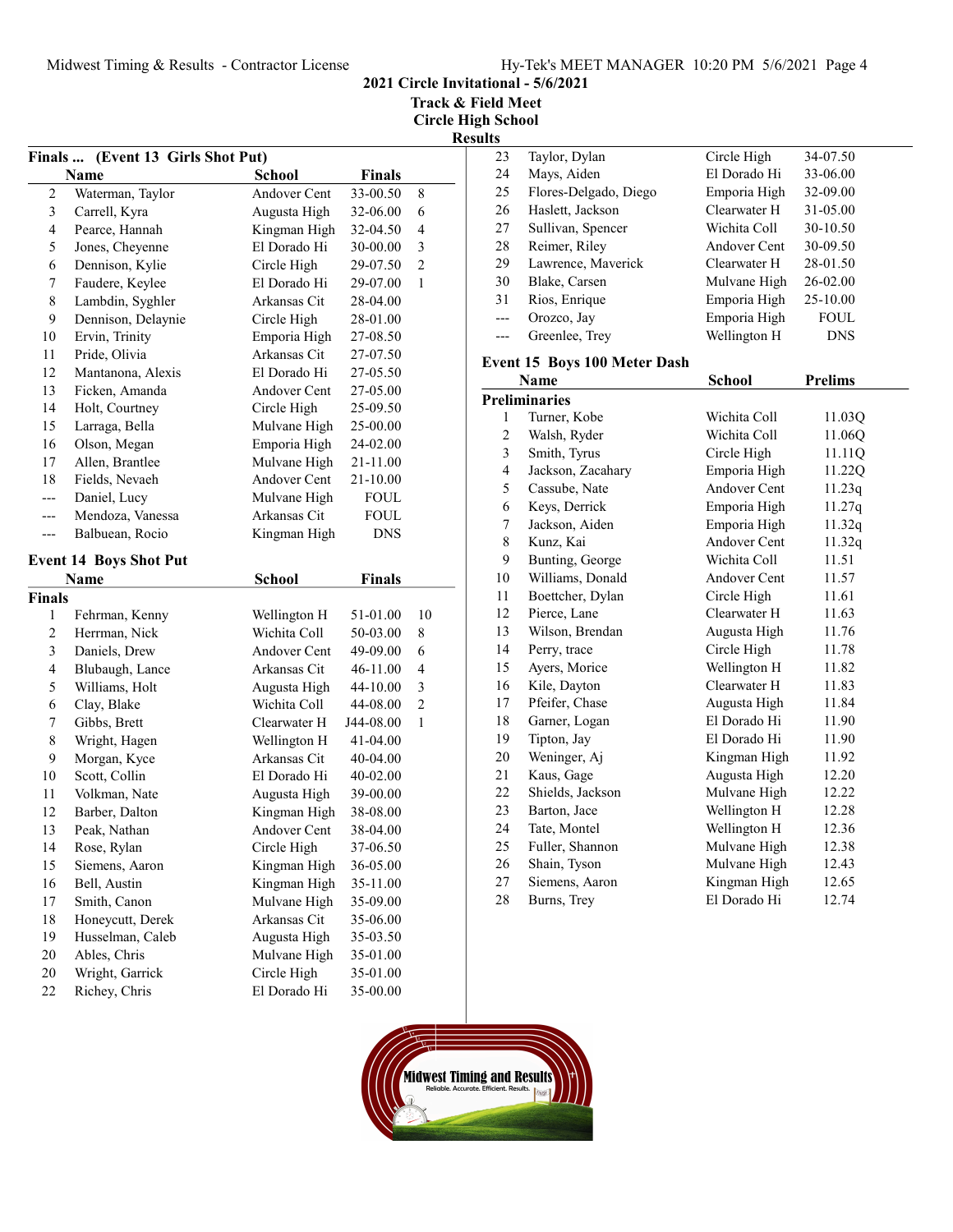Track & Field Meet

Circle High School

# sults

|   | Cook, Kimalee    | Circle High  | 12.54 | 8              |  |
|---|------------------|--------------|-------|----------------|--|
|   | Deweese, Marissa | Kingman High | 13.22 | 6              |  |
| 4 | Humig, Brighton  | Circle High  | 13.36 | $\overline{4}$ |  |
|   | Ficken, Amanda   | Andover Cent | 13.49 | 3              |  |
| 6 | Middleton, Chloe | Clearwater H | 13.66 |                |  |
|   | Bethea, Aniyah   | Andover Cent | 13.71 |                |  |
|   | Millege, Katey   | Clearwater H | 13.74 |                |  |
|   |                  |              |       |                |  |

# Event 17 Boys 200 Meter Dash

|                | Name                 | School              | <b>Prelims</b> |
|----------------|----------------------|---------------------|----------------|
|                | <b>Preliminaries</b> |                     |                |
| 1              | Summers, Barry       | El Dorado Hi        | 23.54Q         |
| $\overline{c}$ | Barkdull, Ashton     | Andover Cent        | 23.610         |
| 3              | Cash, Tanner         | Clearwater H        | 23.77Q         |
| $\overline{4}$ | Shackelford, James   | Wichita Coll        | 24.29Q         |
| 5              | Smith, Tyrus         | Circle High         | 23.73q         |
| 6              | Boettcher, Dylan     | Circle High         | 24.52q         |
| 7              | Fair, Wesley         | Wichita Coll        | 24.56q         |
| 8              | Thorson, Benjamin    | Mulvane High        | 24.78q         |
| 9              | Jackson, Zacahary    | Emporia High        | 24.95          |
| 10             | Rech, Cooper         | Emporia High        | 25.05          |
| 11             | Chronister, Peyden   | Wichita Coll        | 25.19          |
| 12             | Wilson, Brendan      | Augusta High        | 25.24          |
| 13             | Wurth, Leo           | <b>Andover Cent</b> | 25.52          |
| 14             | Woydziak, Kaden      | Emporia High        | 25.55          |
| 15             | Bahm, Wyatt          | Arkansas Cit        | 25.56          |
| 16             | Clark, Tanner        | Kingman High        | 25.61          |
| 17             | Shields, Jackson     | Mulvane High        | 25.72          |
| 18             | Hettenbach, Ashton   | Arkansas Cit        | 25.75          |
| 19             | Wade, Avante         | El Dorado Hi        | 25.89          |
| 20             | White, Terek         | El Dorado Hi        | 25.96          |
| 21             | Parrott, Kyren       | Andover Cent        | 26.14          |
| 22             | Shain, Tyson         | Mulvane High        | 26.50          |
| 23             | Kaus, Gage           | Augusta High        | 26.71          |
| 24             | Cribbs, Tim          | Arkansas Cit        | 27.46          |
| 25             | Cress, Donovan       | Kingman High        | 27.52          |
| $---$          | Pierce, Lane         | Clearwater H        | <b>DNS</b>     |
| ---            | Dickenson, Dylan     | Wellington H        | <b>DNS</b>     |
| ---            | Tate, Montel         | Wellington H        | <b>DNS</b>     |
| ---            | Stillwell, Caden     | Augusta High        | DNS            |

# Event 17 Boys 200 Meter Dash

|               | <b>Name</b>      | School       | <b>Finals</b> |    |
|---------------|------------------|--------------|---------------|----|
| <b>Finals</b> |                  |              |               |    |
|               | Barkdull, Ashton | Andover Cent | 22.69         | 10 |
| $2^{\circ}$   | Cash, Tanner     | Clearwater H | 22.91         |    |
| 3             | Summers, Barry   | El Dorado Hi | 23.13         |    |



|                         |                                     |               |                | <b>Res</b>     |
|-------------------------|-------------------------------------|---------------|----------------|----------------|
|                         | <b>Event 15 Boys 100 Meter Dash</b> |               |                |                |
|                         | Name                                | <b>School</b> | <b>Finals</b>  |                |
| Finals                  |                                     |               |                |                |
| 1                       | Smith, Tyrus                        | Circle High   | 11.18          | 10             |
| $\overline{c}$          | Turner, Kobe                        | Wichita Coll  | 11.28          | 8              |
| 3                       | Walsh, Ryder                        | Wichita Coll  | 11.31          | 6              |
| $\overline{\mathbf{4}}$ | Cassube, Nate                       | Andover Cent  | 11.44          | 4              |
| 5                       | Jackson, Aiden                      | Emporia High  | 11.51          | 3              |
| 6                       | Keys, Derrick                       | Emporia High  | 11.63          | $\overline{2}$ |
| 7                       | Kunz, Kai                           | Andover Cent  | 11.76          | $\mathbf{1}$   |
| 8                       | Jackson, Zacahary                   | Emporia High  | 12.08          |                |
|                         | Event 16 Girls 100 Meter Dash       |               |                |                |
|                         | <b>Name</b>                         | <b>School</b> | <b>Prelims</b> |                |
|                         | <b>Preliminaries</b>                |               |                |                |
| $\mathbf{1}$            | Geoffroy, Ellie                     | Andover Cent  | 12.26Q         |                |
| $\overline{c}$          | Cook, Kimalee                       | Circle High   | 12.39Q         |                |
| 3                       | Deweese, Marissa                    | Kingman High  | 13.30Q         |                |
| $\overline{\mathbf{4}}$ | Ficken, Amanda                      | Andover Cent  | 13.37Q         |                |
| 5                       | Humig, Brighton                     | Circle High   | 12.89q         |                |
| 6                       | Millege, Katey                      | Clearwater H  | 13.24q         |                |
| $\overline{7}$          | Middleton, Chloe                    | Clearwater H  | 13.35q         |                |
| 8                       | Bethea, Aniyah                      | Andover Cent  | 13.51q         |                |
| 9                       | Reichenberger, Kami                 | Wellington H  | 13.54          |                |
| 10                      | Baker, Teegan                       | Emporia High  | 13.63          |                |
| 11                      | Burns, Sydney                       | El Dorado Hi  | 13.68          |                |
| 12                      | Walker, Adrian                      | Augusta High  | 13.83          |                |
| 13                      | Fairchild, Emily                    | Kingman High  | 13.84          |                |
| 14                      | Bais, Karis                         | Mulvane High  | 13.86          |                |
| 15                      | DeWitt, Lexsey                      | Emporia High  | 13.86          |                |
| 16                      | Pearson, Zayda                      | Emporia High  | 13.98          |                |
| 17                      | Dart, Addison                       | Wichita Coll  | 13.99          |                |
| 18                      | Gerber, Jaida                       | Mulvane High  | 14.11          |                |
| 19                      | McCoy, Ariah                        | Clearwater H  | 14.26          |                |
| 20                      | Rains, Eva                          | Arkansas Cit  | 14.47          |                |
| 21                      | Rutledge-Frazier, Mekeda            | Arkansas Cit  | 14.66          |                |
| 22                      | Biddle, Landry                      | Arkansas Cit  | 14.82          |                |
| 23                      | Henry, K                            | Wichita Coll  | 14.87          |                |
| 24                      | Winzer, Catryna                     | Augusta High  | 15.11          |                |
| $---$                   | Glover, Sadie                       | Wellington H  | <b>FS</b>      |                |
| $\overline{a}$          | Riedel, Avery                       | Augusta High  | <b>DNS</b>     |                |
|                         | Event 16 Girls 100 Meter Dash       |               |                |                |
|                         |                                     |               |                |                |

#### nt 16 Girls 100 Meter

|        | <b>Name</b>     | <b>School</b> | <b>Finals</b> |
|--------|-----------------|---------------|---------------|
| Finals |                 |               |               |
|        | Geoffroy, Ellie | Andover Cent  | 12.47<br>10   |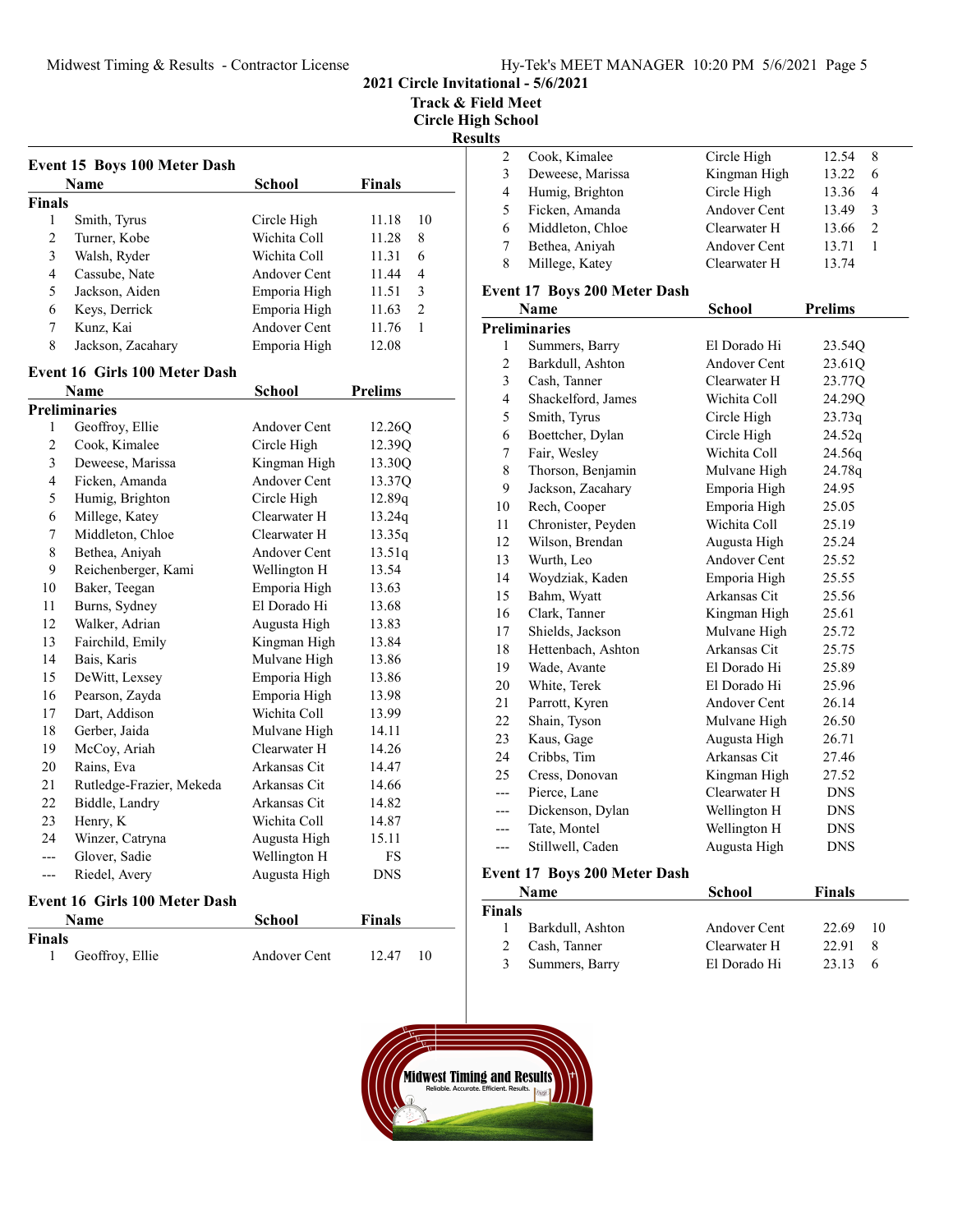2021 Circle Invitational - 5/6/2021

Track & Field Meet

Circle High School **esults** 

|                |                                         |               | R                       |
|----------------|-----------------------------------------|---------------|-------------------------|
|                | Finals  (Event 17 Boys 200 Meter Dash)  |               |                         |
|                | Name                                    | <b>School</b> | Finals                  |
| 4              | Smith, Tyrus                            | Circle High   | 23.76<br>4              |
| 5              | Thorson, Benjamin                       | Mulvane High  | 3<br>24.04              |
| 6              | Fair, Wesley                            | Wichita Coll  | $\overline{2}$<br>24.07 |
| 7              | Boettcher, Dylan                        | Circle High   | 24.32<br>1              |
| ---            | Shackelford, James                      | Wichita Coll  | FS                      |
|                | Event 18 Girls 200 Meter Dash           |               |                         |
|                | Name                                    | <b>School</b> | <b>Prelims</b>          |
|                | <b>Preliminaries</b>                    |               |                         |
| 1              | Geoffroy, Ellie                         | Andover Cent  | 26.65Q                  |
| $\overline{c}$ | Ayer, Katy                              | Emporia High  | 29.23Q                  |
| 3              | Rains, Eva                              | Arkansas Cit  | 31.27Q                  |
| 4              | Cook, Kimalee                           | Circle High   | 27.17q                  |
| 5              | Boa, Hannah                             | Emporia High  | 29.33q                  |
| 6              | Rogers, Lilly                           | El Dorado Hi  | 29.60q                  |
| 7              | DeWitt, Lexsey                          | Emporia High  | 29.73q                  |
| 8              | Bais, Karis                             | Mulvane High  | 30.17q                  |
| 9              | Gerber, Jaida                           | Mulvane High  | 31.08                   |
| 10             | Rutledge-Frazier, Mekeda                | Arkansas Cit  | 32.59                   |
| 11             | Henry, Kaitlin                          | Wichita Coll  | 32.84                   |
| 12             | Heck, Malena                            | Mulvane High  | 33.07                   |
| 13             | Winzer, Catryna                         | Augusta High  | 33.55                   |
| 14             | Baumgartel, Raegan                      | El Dorado Hi  | 33.69                   |
| 15             | Scott, Brooklynn                        | El Dorado Hi  | 34.44                   |
| $---$          | Glover, Sadie                           | Wellington H  | <b>DNS</b>              |
| ---            | Cullens, Annalisa                       | Wellington H  | <b>DNS</b>              |
|                | <b>Event 18 Girls 200 Meter Dash</b>    |               |                         |
|                | Name                                    | <b>School</b> | <b>Finals</b>           |
| Finals         |                                         |               |                         |
| 1              | Geoffroy, Ellie                         | Andover Cent  | 26.41<br>10             |
| 2              | Cook, Kimalee                           | Circle High   | 26.69<br>8              |
| 3              | Rogers, Lilly                           | El Dorado Hi  | 6<br>28.85              |
| $\overline{4}$ | Boa, Hannah                             | Emporia High  | 4<br>29.15              |
| 5              | DeWitt, Lexsey                          | Emporia High  | 3<br>29.42              |
| 6              | Ayer, Katy                              | Emporia High  | $\overline{c}$<br>29.55 |
| 7              | Bais, Karis                             | Mulvane High  | $\mathbf{1}$<br>29.69   |
| 8              | Rains, Eva                              | Arkansas Cit  | 30.61                   |
|                | <b>Event 19 Girls 100 Meter Hurdles</b> |               |                         |
|                | Name                                    | School        | <b>Prelims</b>          |
|                | <b>Preliminaries</b>                    |               |                         |
| 1              | Cullens, Annalisa                       | Wellington H  | 15.13Q                  |
| $\overline{c}$ | Winn, Kat                               | El Dorado Hi  | 18.00Q                  |
|                |                                         |               |                         |

| 3  | Stiles, Jericka    | Mulvane High | 18.52q |  |
|----|--------------------|--------------|--------|--|
| 4  | Adams, Pallas      | Andover Cent | 18.55q |  |
|    | Cotham, Sydnee     | Clearwater H | 18.81q |  |
| 6  | McIntosh, Raley    | Andover Cent | 19.17q |  |
|    | Gutierrez, Addison | Emporia High | 19.51q |  |
| 8  | Eng, Allana        | Emporia High | 19.63q |  |
| 9  | Robinson, Tiffanie | Mulvane High | 20.68  |  |
| 10 | Lewis, Kenadie     | Emporia High | 20.69  |  |
| 11 | Scott, Brooklynn   | El Dorado Hi | 22.77  |  |
|    |                    |              |        |  |

#### Event 19 Girls 100 Meter Hurdles

|               | Name               | School       | <b>Finals</b> |                |
|---------------|--------------------|--------------|---------------|----------------|
| <b>Finals</b> |                    |              |               |                |
|               | Cullens, Annalisa  | Wellington H | 14.82         | 10             |
| 2             | Adams, Pallas      | Andover Cent | 17.42         | 8              |
| 3             | Winn, Kat          | El Dorado Hi | 17.87         | 6              |
| 4             | Cotham, Sydnee     | Clearwater H | 18.74         | $\overline{4}$ |
| 5             | Eng, Allana        | Emporia High | 18.83         | 3              |
| 6             | Stiles, Jericka    | Mulvane High | 18.90         | $\mathcal{L}$  |
|               | McIntosh, Raley    | Andover Cent | 19.12         |                |
| 8             | Gutierrez, Addison | Emporia High | 19.16         |                |

# Event 20 Boys 110 Meter Hurdles

|    | Name                 | <b>School</b> | <b>Prelims</b> |
|----|----------------------|---------------|----------------|
|    | <b>Preliminaries</b> |               |                |
| 1  | Lang, Owen           | Andover Cent  | 15.29Q         |
| 2  | Stupka, Brock        | Andover Cent  | 15.43Q         |
| 3  | Merz, Brock          | Arkansas Cit  | 15.71q         |
| 4  | Obermeyer, Kyle      | Emporia High  | 15.84q         |
| 5  | Kitterman, Landon    | Andover Cent  | 16.83q         |
| 6  | Pfeifer, Chase       | Augusta High  | 16.86q         |
| 7  | Johnson, Thomas      | Augusta High  | 16.97q         |
| 8  | Hastings, Trent      | Clearwater H  | 17.35q         |
| 9  | Swingle, Matthew     | Kingman High  | 17.82          |
| 10 | Hunt, Kalon          | Arkansas Cit  | 18.24          |
| 11 | Corter, Brendin      | Circle High   | 18.69          |
| 12 | Locke, Dayne         | Augusta High  | 19.31          |
| 13 | McClellan, Matthew   | Mulvane High  | 19.98          |
| 14 | Baltzley, Christian  | Mulvane High  | 20.56          |

# Event 20 Boys 110 Meter Hurdles

|        | Name            | School       | Finals |          |
|--------|-----------------|--------------|--------|----------|
| Finals |                 |              |        |          |
|        | Lang, Owen      | Andover Cent | 15.43  | 10       |
| 2      | Stupka, Brock   | Andover Cent | 15.45  |          |
| 3      | Obermeyer, Kyle | Emporia High | 15.65  | 6        |
| 4      | Merz, Brock     | Arkansas Cit | 15.98  | $\Delta$ |

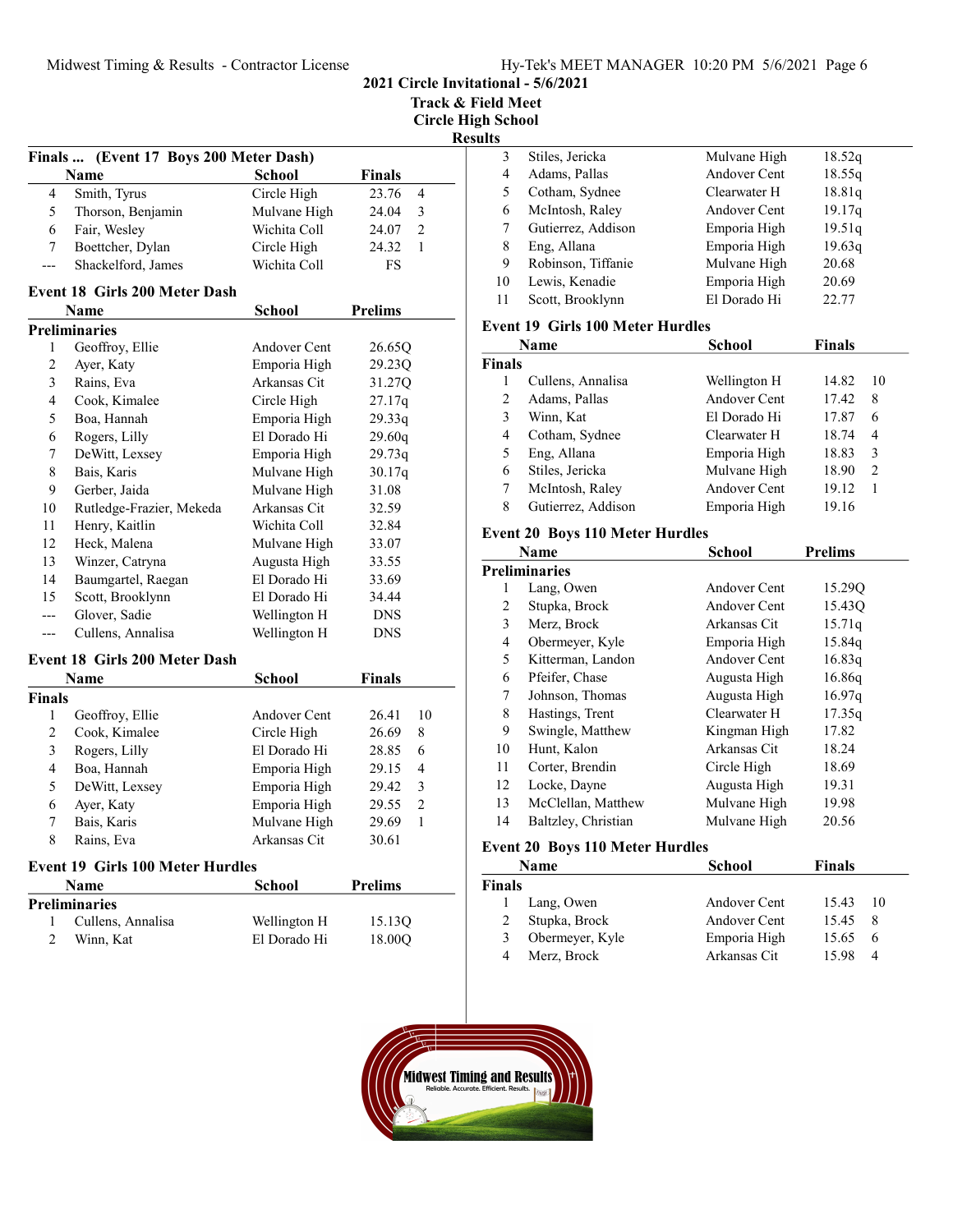Track & Field Meet

Circle High School

# Results

|                | Finals  (Event 20 Boys 110 Meter Hurdles) |                     |                       |    |
|----------------|-------------------------------------------|---------------------|-----------------------|----|
|                | <b>Name</b>                               | School              | <b>Finals</b>         |    |
| 5              | Johnson, Thomas                           | Augusta High        | 16.53                 | 3  |
| 6              | Pfeifer, Chase                            | Augusta High        | 17.12                 | 2  |
| 7              | Hastings, Trent                           | Clearwater H        | 17.16                 | 1  |
| 8              | Kitterman, Landon                         | Andover Cent        | 17.48                 |    |
|                | <b>Event 21 Girls 4x800 Meter Relay</b>   |                     |                       |    |
|                | Team                                      | Relay               | <b>Finals</b>         |    |
| Finals         |                                           |                     |                       |    |
| 1              | Mulvane High School                       | A                   | 10:27.76              | 10 |
|                | 1) Hansen, Amber                          | 2) Hamm, Delaney    |                       |    |
|                | 3) Sparks, Reagan                         |                     | 4) Williams, Campbell |    |
| $\overline{2}$ | Andover Cent                              | A                   | 10:41.15              | 8  |
|                | 1) Harshaw, Brittany                      |                     | 2) Kelley, Kinzington |    |
|                | 3) Sears, Ali                             | 4) Wilborn, Bailey  |                       |    |
| 3              | Emporia High School                       | A                   | 10:41.79              | 6  |
|                | 1) West, Taryn                            | 2) Taylor, Miranda  |                       |    |
|                | 3) True, Maryn                            | 4) Ruvalcaba, Sofia |                       |    |
| 4              | Kingman High School                       | A                   | 10:50.85              | 4  |
|                | 1) Pearce, Mary                           | 2) Deweese, Marissa |                       |    |
|                | 3) Albright, Deveny                       | 4) Albright, Erin   |                       |    |
| 5              | Arkansas Cit                              | А                   | 11:00.25              | 3  |
|                | 1) Dykstra, Kaylee                        | 2) Onelio, Mia      |                       |    |
|                | 3) Jennings, Madi                         | 4) Givens, Saylor   |                       |    |
| 6              | Circle High School                        | A                   | 11:23.61              | 2  |
|                | 1) Choriego, Rebekah                      | 2) Devine, Georgia  |                       |    |
|                | 3) Edgerle, Lyric                         | 4) Flaming, Grace   |                       |    |

#### Event 22 Boys 4x800 Meter Relay

| Team                  | Relay              | Finals  |                                                                                                                                                                                                          |
|-----------------------|--------------------|---------|----------------------------------------------------------------------------------------------------------------------------------------------------------------------------------------------------------|
|                       |                    |         |                                                                                                                                                                                                          |
| Kingman High School   | A                  | 8:55.25 | 10                                                                                                                                                                                                       |
| 1) Smith, Ethan       |                    |         |                                                                                                                                                                                                          |
| 3) Krehbiel, Seth     |                    |         |                                                                                                                                                                                                          |
| Clearwater H          | A                  | 8:56.37 | 8                                                                                                                                                                                                        |
| 1) Ohlde, Colton      |                    |         |                                                                                                                                                                                                          |
| 3) Bartz, Landen      |                    |         |                                                                                                                                                                                                          |
| Mulvane High School   | A                  | 9:04.13 | 6                                                                                                                                                                                                        |
| 1) Dietrich, Chris    |                    |         |                                                                                                                                                                                                          |
| 3) Eggleston, Matthew |                    |         |                                                                                                                                                                                                          |
| Emporia High School   | A                  | 9:05.80 | 4                                                                                                                                                                                                        |
| 1) Wullschleger, Lane |                    |         |                                                                                                                                                                                                          |
| 3) Spellman, Blake    |                    |         |                                                                                                                                                                                                          |
| Circle High School    | A                  | 9:14.81 | 3                                                                                                                                                                                                        |
| 1) Bixenman, Tyler    |                    |         |                                                                                                                                                                                                          |
| 3) Logan, Blake       |                    |         |                                                                                                                                                                                                          |
|                       | <b>Finals</b><br>3 |         | 2) Krehbiel, Micah<br>4) Albright, Avrey<br>2) Lambert, Buddy<br>4) Seiter, Mason<br>2) Duncan, Jacob<br>4) Salazar, Victor<br>2) Shi, Michael<br>4) Wilson, Caden<br>2) Hunter, Ian<br>4) Young, Marcus |

| Andover Cent        |                  | 9:15.68                |  |
|---------------------|------------------|------------------------|--|
| 1) O'Neil, Landon   | 2) Payne, Brock  |                        |  |
| 3) Garcia, Xander   |                  | 4) Schoenhoffer, Brett |  |
| Augusta High School |                  | 9:15.94                |  |
| 1) Broadbent, Aiden | 2) Dieter, Jacob |                        |  |
| 3) Johnson, Michael | 4) White, Ryker  |                        |  |
|                     |                  |                        |  |

## Event 23 Girls 1600 Meter Run

|               | Name                 | School       | <b>Finals</b> |    |
|---------------|----------------------|--------------|---------------|----|
| <b>Finals</b> |                      |              |               |    |
| 1             | Willhite, Elizabeth  | Emporia High | 5:29.49       | 10 |
| 2             | Sheffy-Harris, Micah | Emporia High | 5:41.95       | 8  |
| 3             | Flamini, Talia       | Wichita Coll | 6:00.01       | 6  |
| 4             | Onelio, Mia          | Arkansas Cit | 6:02.58       | 4  |
| 5             | Solberg, Reece       | Andover Cent | 6:09.30       | 3  |
| 6             | Gutierrez, Avery     | Emporia High | 6:11.06       | 2  |
| 7             | Houghtaling, Kayla   | Augusta High | 6:11.10       | 1  |
| 8             | Norton, Evyn         | Andover Cent | 6:12.36       |    |
| 9             | Sears, Ali           | Andover Cent | 6:13.29       |    |
| 10            | Hanes, Ava           | Clearwater H | 6:19.46       |    |
| 11            | Unruh, Alison        | Circle High  | 6:19.57       |    |
| 12            | Stahl, Anna          | Mulvane High | 6:35.64       |    |
| 13            | Freeman, Abbey       | Clearwater H | 6:38.35       |    |
| 14            | Laing, Emilee        | Augusta High | 7:42.91       |    |
| ---           | Mitchell, Alyssa     | Circle High  | <b>DNS</b>    |    |
| ---           | Ott, Lyla            | Circle High  | <b>DNS</b>    |    |
|               | Thies, Bronalea      | Augusta High | <b>SCR</b>    |    |

#### Event 24 Boys 1600 Meter Run

|                | Name                | School       | <b>Finals</b> |    |
|----------------|---------------------|--------------|---------------|----|
| <b>Finals</b>  |                     |              |               |    |
| 1              | Schoenhoffer, Brett | Andover Cent | 4:34.73       | 10 |
| 2              | Meyer, Ci           | Wichita Coll | 4:37.08       | 8  |
| 3              | Mathews, Chase      | Arkansas Cit | 4:39.67       | 6  |
| $\overline{4}$ | Laudie, Jonathan    | Emporia High | 4:48.86       | 4  |
| 5              | Hunter, Ian         | Circle High  | 4:49.62       | 3  |
| 6              | Finney, Ethan       | Andover Cent | 4:56.00       | 2  |
| 7              | Dietrich, Chris     | Mulvane High | 4:56.77       | 1  |
| 8              | White, Ryker        | Augusta High | 4:58.58       |    |
| 9              | Johnson, Michael    | Augusta High | 4:58.81       |    |
| 10             | Wullschleger, Lane  | Emporia High | 4:58.91       |    |
| 11             | Bixenman, Tyler     | Circle High  | 5:04.74       |    |
| 12             | O'Neil, Landon      | Andover Cent | 5:05.18       |    |
| 13             | Logan, Blake        | Circle High  | 5:06.03       |    |
| 14             | Hart, Mason         | Wichita Coll | 5:10.56       |    |
| 15             | Wilson, Caden       | Emporia High | 5:10.59       |    |
| 16             | Broadbent, Aiden    | Augusta High | 5:25.19       |    |
| 17             | Barbour, Tanner     | Arkansas Cit | 5:40.58       |    |

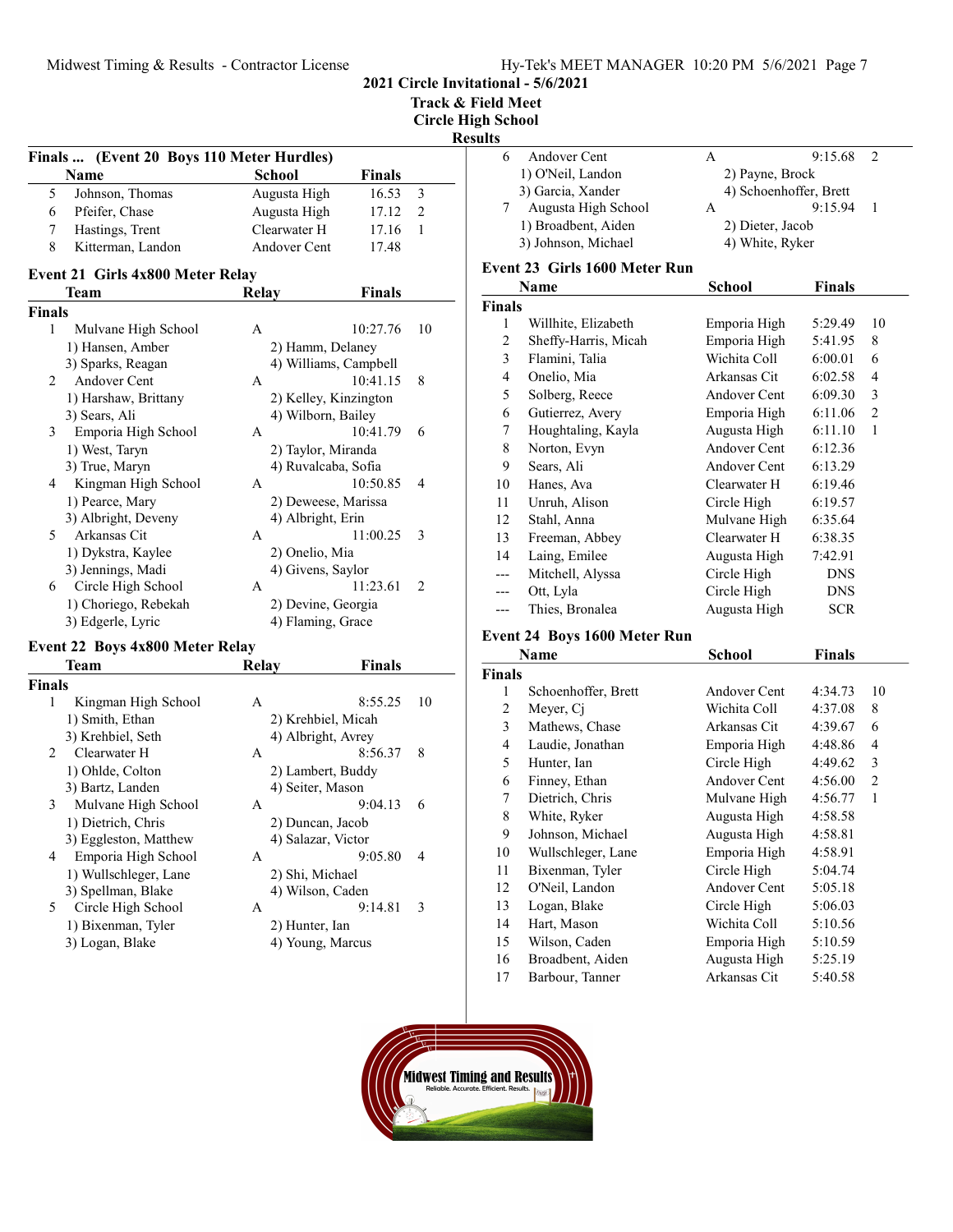2021 Circle Invitational - 5/6/2021

Track & Field Meet Circle High School

Results

|     | Finals  (Event 24 Boys 1600 Meter Run) |              |               |  |
|-----|----------------------------------------|--------------|---------------|--|
|     | Name                                   | School       | Finals        |  |
| 18  | Booe, Garrett                          | Mulvane High | 5:41.26       |  |
| 19  | Lough, Hunter                          | Wellington H | 5:41.97       |  |
| 20  | Irey, Jackson                          | Wellington H | 5:46.51       |  |
| 21  | Sanders, Caleb                         | Wellington H | 5:47.39       |  |
| 22  | Nolan, Chance                          | Mulvane High | 6:00.85       |  |
| --- | Leos, Manuel                           | Arkansas Cit | <b>SCR</b>    |  |
|     | Event 25 Girls 4x100 Meter Relay       |              |               |  |
|     | <b>Team</b>                            | Relav        | <b>Finals</b> |  |

| Finals |                        |              |                     |                |
|--------|------------------------|--------------|---------------------|----------------|
| 1      | Circle High School     | A            | 51.62               | 10             |
|        | 1) Cook, Kimalee       |              | 2) Devine, Addie    |                |
|        | 3) Herbert, Sydney     |              | 4) Humig, Brighton  |                |
| 2      | Andover Cent           | $\mathsf{A}$ | 52.13               | 8              |
|        | 1) Bethea, Aniyah      |              | 2) Harris, Ally     |                |
|        | 3) Scheidel, Mackenzie |              | 4) Ficken, Amanda   |                |
| 3      | Clearwater H           | $\mathsf{A}$ | 52.82               | 6              |
|        | 1) Lill, Carlee        |              | 2) Streit, Laurel   |                |
|        | 3) Millege, Katey      |              | 4) Middleton, Chloe |                |
| 4      | Kingman High School    | $\mathsf{A}$ | 53.84               | $\overline{4}$ |
|        | 1) Albright, Deveny    |              | 2) Albright, Erin   |                |
|        | 3) Fairchild, Josie    |              | 4) Deweese, Marissa |                |
| 5      | Emporia High School    | A            | 54.70               | 3              |
|        | 1) Ayer, Katy          |              | 2) Pearson, Zayda   |                |
|        | 3) Cooper, Hattie      |              | 4) Baker, Teegan    |                |
| 6      | Arkansas Cit           | $\mathsf{A}$ | 54.74               | $\overline{c}$ |
|        | 1) Dykstra, Kaylee     |              | 2) Rains, Eva       |                |
|        | 3) Watkins, Brooklynn  |              | 4) Brantley, Aislyn |                |
| 7      | Mulvane High School    | A            | 56.47               | $\mathbf{1}$   |
|        | 1) Bais, Karis         |              | 2) Gerber, Jaida    |                |
|        | 3) Robinson, Tiffanie  |              | 4) Stiles, Jericka  |                |
| 8      | El Dorado High School  | A            | 57.36               |                |
|        | 1) Rogers, Lilly       |              | 2) Coiner, Chloe    |                |
|        | 3) Baumgartel, Raegan  |              | 4) Wernli, Bella    |                |
|        |                        |              |                     |                |

# Event 26 Boys 4x100 Meter Relay

| Team                | Relay | Finals |                                                                                |
|---------------------|-------|--------|--------------------------------------------------------------------------------|
| Finals              |       |        |                                                                                |
| Emporia High School | A     | 44.21  | 10                                                                             |
| 1) Keys, Derrick    |       |        |                                                                                |
| 3) Jackson, Aiden   |       |        |                                                                                |
| Wichita Coll        | A     | 44.24  | 8                                                                              |
| 1) Chugg, Jacob     |       |        |                                                                                |
| 3) Bunting, George  |       |        |                                                                                |
|                     |       |        | 2) Knapp, Daniel<br>4) Jackson, Zacahary<br>2) Fair, Wesley<br>4) Walsh, Ryder |

| τs |                        |   |                       |                |
|----|------------------------|---|-----------------------|----------------|
| 3  | Arkansas Cit           | A | 45.69                 | 6              |
|    | 1) Walton, Braden      |   | 2) Bahm, Wyatt        |                |
|    | 3) Oliver, Isaiah      |   | 4) Merz, Brock        |                |
| 4  | Circle High School     | A | 45.98                 | 4              |
|    | 1) Krahn, Connor       |   | 2) Smith, Tyrus       |                |
|    | 3) Perry, trace        |   | 4) Boettcher, Dylan   |                |
| 5  | Kingman High School    | A | 46.48                 | 3              |
|    | 1) Fischer, Jake       |   | 2) Molitor, Nick      |                |
|    | 3) Clark, Tanner       |   | 4) Albright, Avrey    |                |
| 6  | Andover Cent           | A | 46.84                 | $\overline{2}$ |
|    | 1) Williams, Donald    |   | 2) Kitterman, Landon  |                |
|    | 3) Parrott, Kyren      |   | 4) Kunz, Kai          |                |
| 7  | El Dorado High School  | A | 46.88                 | 1              |
|    | 1) White, Terek        |   | 2) Burns, Trey        |                |
|    | 3) Wade, Avante        |   | 4) Harp-Jackson, Gabe |                |
| 8  | Augusta High School    | A | 47.49                 |                |
|    | 1) Johnson, Thomas     |   | 2) Kaus, Gage         |                |
|    | 3) Pfeifer, Chase      |   | 4) Stillwell, Caden   |                |
|    | Mulvane High School    | A | DNF                   |                |
|    | 1) Baltzley, Christian |   | 2) Shields, Jackson   |                |
|    | 3) Thorson, Benjamin   |   | 4) Shain, Tyson       |                |
|    | Clearwater H           | A | DNF                   |                |
|    | 1) Pierce, Lane        |   | 2) Martin, Tate       |                |
|    | 3) Kile, Dayton        |   | 4) Cash, Tanner       |                |
|    |                        |   |                       |                |

### Event 27 Girls 400 Meter Dash

|                | Name               | School              | <b>Finals</b> |                |
|----------------|--------------------|---------------------|---------------|----------------|
| <b>Finals</b>  |                    |                     |               |                |
| 1              | Geoffroy, Ellie    | Andover Cent        | 57.94         | 10             |
| $\overline{c}$ | Trotter, Hayley    | Clearwater H        | 1:00.15       | 8              |
| 3              | Hansen, Amber      | Mulvane High        | 1:02.35       | 6              |
| $\overline{4}$ | Woods, Briona      | Clearwater H        | 1:02.49       | $\overline{4}$ |
| 5              | Devine, Addie      | Circle High         | 1:02.93       | 3              |
| 6              | Streit, Laurel     | Clearwater H        | 1:04.55       | $\overline{2}$ |
| 7              | Cullens, Isabelle  | Wellington H        | 1:06.15       | 1              |
| 8              | Boa, Hannah        | Emporia High        | 1:06.35       |                |
| 9              | Wilborn, Bailey    | Andover Cent        | 1:06.95       |                |
| 10             | Sparks, Reagan     | Mulvane High        | 1:07.20       |                |
| 11             | Carter, Raizel     | Arkansas Cit        | 1:07.42       |                |
| 12             | Anderson, Maycee   | Augusta High        | 1:08.21       |                |
| 13             | Williams, Lauren   | Emporia High        | 1:08.56       |                |
| 14             | Thomas, Ny'Kel     | Emporia High        | 1:10.42       |                |
| 15             | Givens, Saylor     | Arkansas Cit        | 1:10.76       |                |
| 16             | Rains, Eva         | Arkansas Cit        | 1:13.52       |                |
| 17             | Heck, Malena       | Mulvane High        | 1:16.84       |                |
| 18             | Baumgartel, Raegan | El Dorado Hi        | 1:16.95       |                |
|                | Fairchild, Emily   | Kingman High        | <b>DNS</b>    |                |
| ---            | Ficken, Amanda     | <b>Andover Cent</b> | <b>DNS</b>    |                |

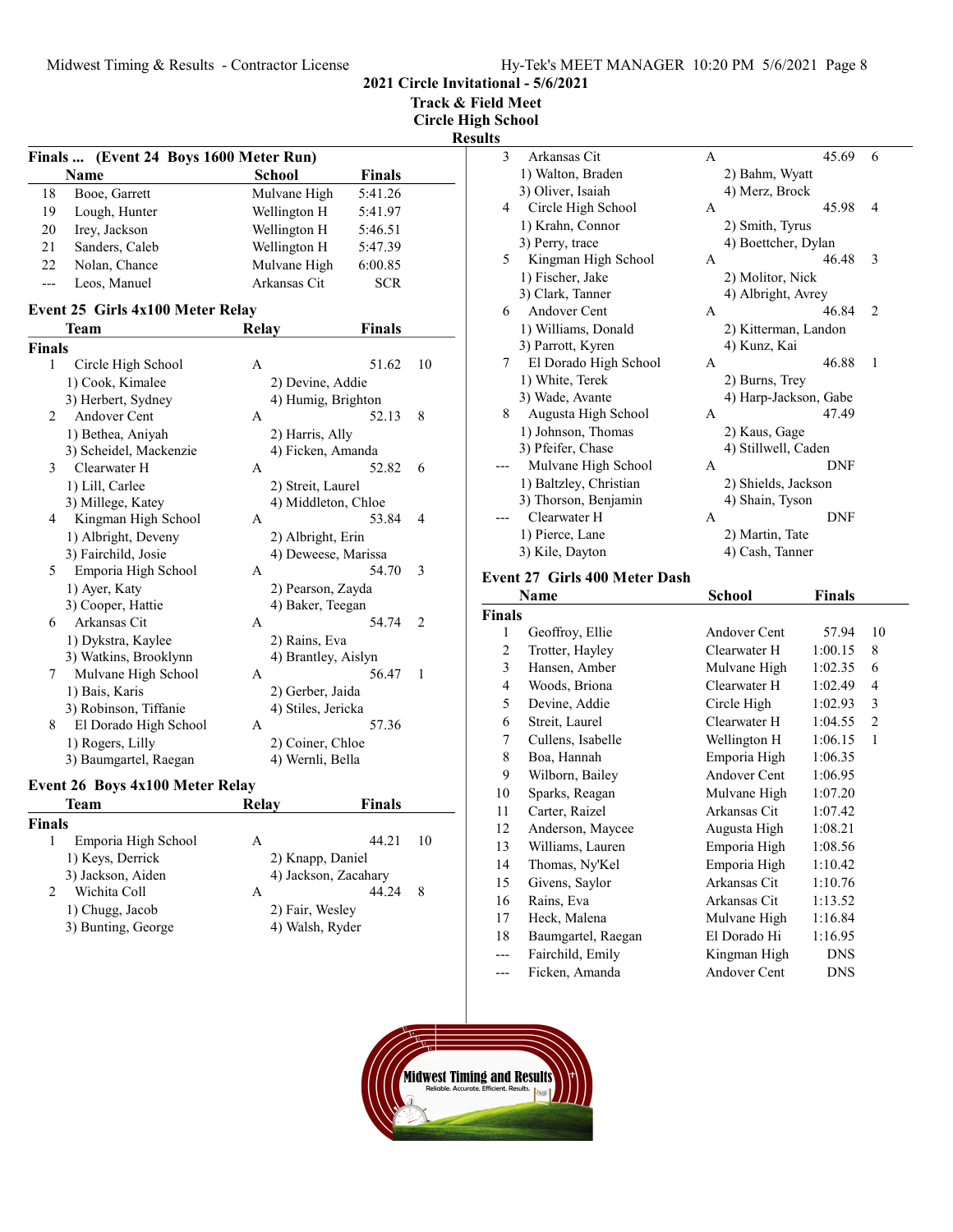Midwest Timing & Results - Contractor License

2021 Circle Invitational - 5/6/2021

Track & Field Meet Circle High School

Results

| <b>Event 28 Boys 400 Meter Dash</b> |                                         |                     |               |                |  |
|-------------------------------------|-----------------------------------------|---------------------|---------------|----------------|--|
|                                     | Name                                    | School              | Finals        |                |  |
| <b>Finals</b>                       |                                         |                     |               |                |  |
| 1                                   | Ashihi, Tylen                           | El Dorado Hi        | 51.82         | 10             |  |
| 2                                   | Jackson, Fred                           | Emporia High        | 51.93         | 8              |  |
| 3                                   | Kohman, Kyle                            | <b>Andover Cent</b> | 52.06         | 6              |  |
| $\overline{\mathbf{4}}$             | Phelps, Carson                          | Wichita Coll        | 52.91         | 4              |  |
| 5                                   | Dickenson, Dylan                        | Wellington H        | 53.60         | 3              |  |
| 6                                   | Perry, trace                            | Circle High         | 53.92         | $\overline{2}$ |  |
| 7                                   | Duncan, Jacob                           | Mulvane High        | 54.17         | $\mathbf{1}$   |  |
| 8                                   | Rech, Cooper                            | Emporia High        | 54.36         |                |  |
| 9                                   | Hettenbach, Ashton                      | Arkansas Cit        | 54.63         |                |  |
| 10                                  | Spellman, Blake                         | Emporia High        | 56.25         |                |  |
| 11                                  | Wurth, Leo                              | <b>Andover Cent</b> | 56.29         |                |  |
| 12                                  | Ybarra, Chilson                         | Wellington H        | 56.56         |                |  |
| 13                                  | Tipton, Jay                             | El Dorado Hi        | 56.67         |                |  |
| 14                                  | Chronister, Peyden                      | Wichita Coll        | 57.10         |                |  |
| 15                                  | Mallard, Josh                           | Wichita Coll        | 57.28         |                |  |
| 16                                  | Lambert, Buddy                          | Clearwater H        | 57.42         |                |  |
| 17                                  | Garner, Logan                           | El Dorado Hi        | 57.67         |                |  |
| 18                                  | Hodges, Reed                            | Arkansas Cit        | 57.90         |                |  |
| 19                                  | Kline, Austin                           | Circle High         | 58.55         |                |  |
| 20                                  | Ayers, Morice                           | Wellington H        | 59.83         |                |  |
| 21                                  | Cribbs, Tim                             | Arkansas Cit        | 1:01.74       |                |  |
| 22                                  | Zuidema, Thomas                         | Augusta High        | 1:03.48       |                |  |
| 23                                  | Scott, Dustin                           | Augusta High        | 1:03.79       |                |  |
| ---                                 | Weninger, Aj                            | Kingman High        | FS            |                |  |
| ---                                 | Thorson, Benjamin                       | Mulvane High        | <b>DNS</b>    |                |  |
| ---                                 | Garcia, Xander                          | Andover Cent        | <b>DNS</b>    |                |  |
|                                     | <b>Event 29 Girls 300 Meter Hurdles</b> |                     |               |                |  |
|                                     | Name                                    | <b>School</b>       | <b>Finals</b> |                |  |
| <b>Finals</b>                       |                                         |                     |               |                |  |
| 1                                   | Cullens, Annalisa                       | Wellington H        | 47.00         | 10             |  |
| 2                                   | Harshaw, Brittany                       | Andover Cent        | 49.26         | 8              |  |
| 3                                   | Scheidel, Mackenzie                     | Andover Cent        | 51.12         | 6              |  |
| 4                                   | Brantley, Aislyn                        | Arkansas Cit        | 51.79         | 4              |  |
| 5                                   | Cooper, Hattie                          | Emporia High        | 52.63         | 3              |  |
| 6                                   | Reichenberger, Kami                     | Wellington H        | 52.64         | $\overline{c}$ |  |
| 7                                   | Adams, Pallas                           | Andover Cent        | 53.11         | 1              |  |
| 8                                   | Winn, Kat                               | El Dorado Hi        | 53.17         |                |  |
| 9                                   | Cotham, Sydnee                          | Clearwater H        | 55.71         |                |  |
| 10                                  | Stiles, Jericka                         | Mulvane High        | 57.19         |                |  |
| 11                                  | Gutierrez, Addison                      | Emporia High        | 57.46         |                |  |

12 59.06 Barnes, Samantha Circle High 13 Lewis, Kenadie Emporia High 1:00.08<br>14 Robinson, Tiffanie Mulvane High 1:03.05 14 Robinson, Tiffanie Mulvane High 1:03.05

|                          | <b>Event 30 Boys 300 Meter Hurdles</b> |              |            |                |
|--------------------------|----------------------------------------|--------------|------------|----------------|
| Finals<br>Name<br>School |                                        |              |            |                |
| <b>Finals</b>            |                                        |              |            |                |
| $\mathbf{1}$             | Merz, Brock                            | Arkansas Cit | 39.59      | 10             |
| 2                        | Lang, Owen                             | Andover Cent | 39.79      | 8              |
| 3                        | Obermeyer, Kyle                        | Emporia High | 42.59      | 6              |
| 4                        | Olivarez, Michael                      | Andover Cent | 43.01      | 4              |
| 5                        | Smith, Ethan                           | Kingman High | 43.27      | 3              |
| 6                        | Cassube, Nate                          | Andover Cent | 43.65      | 2              |
| 7                        | Walton, Braden                         | Arkansas Cit | 44.30      | $\mathbf{1}$   |
| 8                        | Baltzley, Christian                    | Mulvane High | 44.36      |                |
| 9                        | David, Keagan                          | Arkansas Cit | 44.39      |                |
| 10                       | Vallejo, Isaiah                        | Circle High  | 44.51      |                |
| 11                       | Jackson, Aiden                         | Emporia High | 45.71      |                |
| 12                       | Krehbiel, Micah                        | Kingman High | 46.03      |                |
| 13                       | Johnson, Thomas                        | Augusta High | 46.11      |                |
| 14                       | Swingle, Matthew                       | Kingman High | 46.13      |                |
| 15                       | Corter, Brendin                        | Circle High  | 48.33      |                |
| 16                       | McClellan, Matthew                     | Mulvane High | 50.49      |                |
| 17                       | Locke, Blayke                          | Augusta High | 52.04      |                |
|                          | York, Gavin                            | Wellington H | <b>SCR</b> |                |
| ---                      | Thompson, Connor                       | Wellington H | <b>SCR</b> |                |
|                          | <b>Event 31 Girls 800 Meter Run</b>    |              |            |                |
|                          | Name                                   | School       | Finals     |                |
| <b>Finals</b>            |                                        |              |            |                |
| 1                        | Trotter, Hayley                        | Clearwater H | 2:25.21    | 10             |
| 2                        | Williams, Campbell                     | Mulvane High | 2:34.73    | 8              |
| 3                        | Ruvalcaba, Sofia                       | Emporia High | 2:38.18    | 6              |
| $\overline{4}$           | West, Taryn                            | Emporia High | 2:39.37    | $\overline{4}$ |
| 5                        | True, Maryn                            | Emporia High | 2:42.59    | 3              |

| 5     | True, Maryn        | Emporia High | 2:42.59    | 3 |
|-------|--------------------|--------------|------------|---|
| 6     | Edgerle, Lyric     | Circle High  | 2:43.90    | 2 |
| 7     | Hamm, Delaney      | Mulvane High | 2:46.87    | 1 |
| 8     | Stevens, Parker    | Clearwater H | 2:48.29    |   |
| 9     | Flamini, Talia     | Wichita Coll | 2:51.65    |   |
| 10    | Norton, Evyn       | Andover Cent | 2:54.32    |   |
| 11    | Bethea, Aubrey     | Andover Cent | 2:58.42    |   |
| 12    | Ott, Lyla          | Circle High  | 3:00.87    |   |
| 13    | Hedger, Katelyn    | Andover Cent | 3:03.87    |   |
| 14    | Houghtaling, Kayla | Augusta High | 3:08.77    |   |
| 15    | Beck, Lexee        | Kingman High | 3:10.61    |   |
| 16    | Clevenger, Camryn  | Clearwater H | 3:11.60    |   |
| $---$ | Jennings, Madi     | Arkansas Cit | <b>SCR</b> |   |
|       |                    |              |            |   |

--- Choriego, Rebekah Circle High SCR

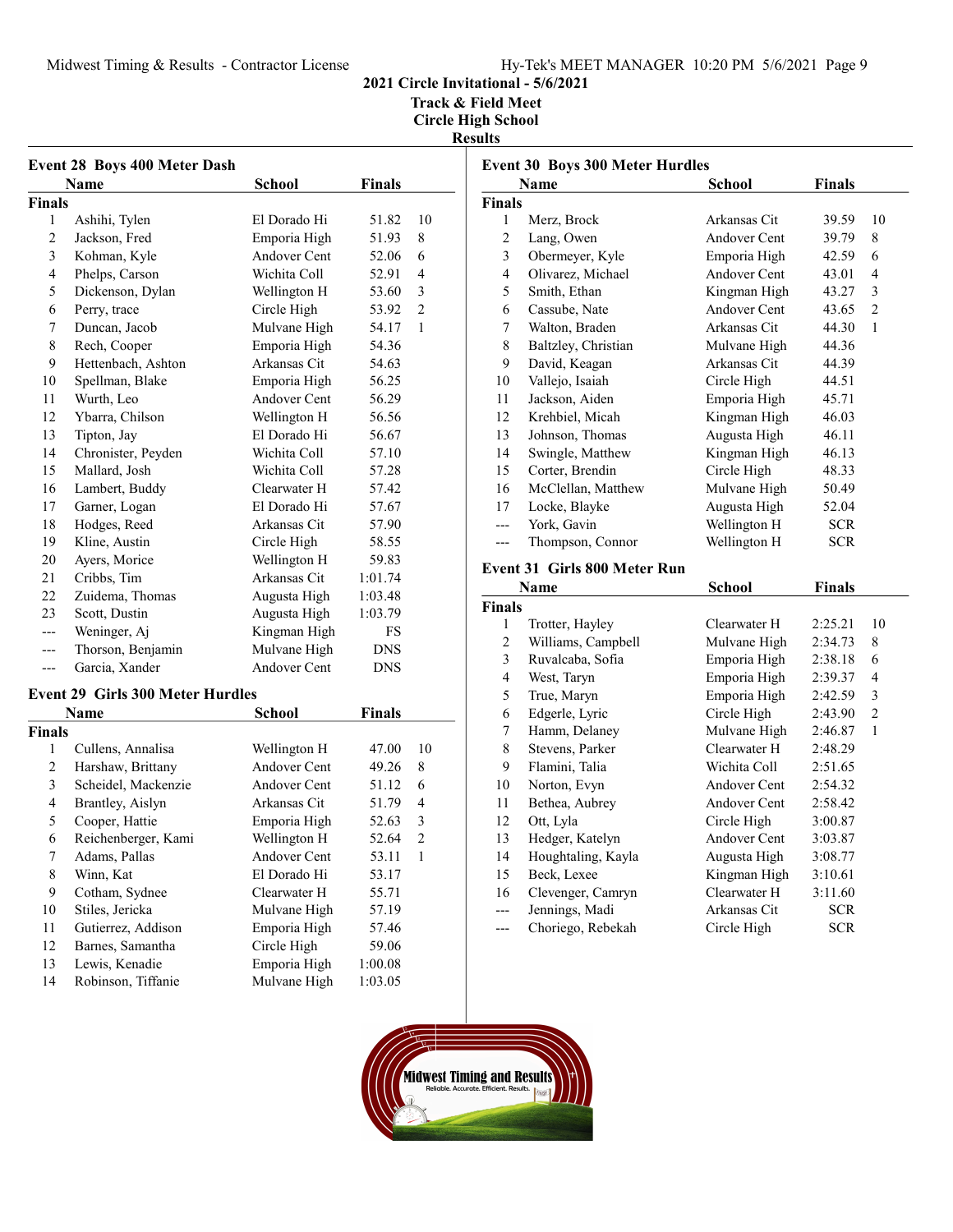Midwest Timing & Results - Contractor License

# 2021 Circle Invitational - 5/6/2021

Track & Field Meet

| <b>Event 32 Boys 800 Meter Run</b> |                               |                     |               |                |  |  |
|------------------------------------|-------------------------------|---------------------|---------------|----------------|--|--|
|                                    | Name                          | School              | <b>Finals</b> |                |  |  |
| Finals                             |                               |                     |               |                |  |  |
| 1                                  | Trotter, Zach                 | Clearwater H        | 1:56.39       | 10             |  |  |
| $\overline{c}$                     | Ashihi, Tylen                 | El Dorado Hi        | 2:02.87       | 8              |  |  |
| 3                                  | Albright, Avrey               | Kingman High        | 2:03.46       | 6              |  |  |
| $\overline{4}$                     | Seiter, Mason                 | Clearwater H        | 2:06.28       | 4              |  |  |
| 5                                  | Mathews, Chase                | Arkansas Cit        | 2:06.76       | 3              |  |  |
| 6                                  | Leos, Manuel                  | Arkansas Cit        | 2:11.38       | $\overline{c}$ |  |  |
| 7                                  | Salazar, Victor               | Mulvane High        | 2:12.86       | 1              |  |  |
| 8                                  | Bixenman, Tyler               | Circle High         | 2:16.84       |                |  |  |
| 9                                  | Johnson, Michael              | Augusta High        | 2:17.85       |                |  |  |
| 10                                 | Shi, Michael                  | Emporia High        | 2:19.00       |                |  |  |
| 11                                 | Broadbent, Aiden              | Augusta High        | 2:20.14       |                |  |  |
| 12                                 | Logan, Blake                  | Circle High         | 2:21.00       |                |  |  |
| 13                                 | Wullschleger, Lane            | Emporia High        | 2:26.41       |                |  |  |
| ---                                | Pfannanstiel, Jacob           | Arkansas Cit        | DQ            |                |  |  |
|                                    | Yang, Derek                   | Wichita Coll        | DQ            |                |  |  |
|                                    | Young, Marcus                 | Circle High         | DQ            |                |  |  |
|                                    | Walker, Connor                | Wellington H        | DQ            |                |  |  |
| ---                                | Kingery, Tolan                | Kingman High        | DQ            |                |  |  |
| ---                                | Dieter, Jacob                 | Augusta High        | DQ            |                |  |  |
| ---                                | Koehler, Chase                | Wellington H        | DQ            |                |  |  |
|                                    | Bartz, Landen                 | Clearwater H        | DQ            |                |  |  |
|                                    | Booe, Garrett                 | Mulvane High        | DQ            |                |  |  |
| ---                                | Mcintosh, Noah                | Andover Cent        | DQ            |                |  |  |
| ---                                | Nolan, Chance                 | Mulvane High        | DQ            |                |  |  |
| ---                                | Lough, Hunter                 | Wellington H        | DQ            |                |  |  |
| ---                                | Payne, Brock                  | <b>Andover Cent</b> | <b>SCR</b>    |                |  |  |
|                                    | Event 33 Girls 3200 Meter Run |                     |               |                |  |  |
|                                    | Name                          | <b>School</b>       | <b>Finals</b> |                |  |  |
| Finals                             |                               |                     |               |                |  |  |
| 1                                  | Willhite, Elizabeth           | Emporia High        | 12:14.76      | 10             |  |  |
| 2                                  | Pearce, Mary                  | Kingman High        | 12:27.08      | 8              |  |  |
| 3                                  | Sheffy-Harris, Micah          | Emporia High        | 12:31.58      | 6              |  |  |
| 4                                  | Kelley, Kinzington            | Andover Cent        | 13:13.96      | 4              |  |  |
| 5                                  | Solberg, Reece                | Andover Cent        | 13:19.36      | 3              |  |  |
| 6                                  | Gutierrez, Avery              | Emporia High        | 13:21.95      | $\overline{c}$ |  |  |
| 7                                  | Devine, Georgia               | Circle High         | 13:38.07      | 1              |  |  |
| $\,$ $\,$                          | Sears, Ali                    | Andover Cent        | 13:48.61      |                |  |  |
| 9                                  | Otto, Sophia                  |                     |               |                |  |  |
| 10                                 |                               | Augusta High        | 13:50.21      |                |  |  |
|                                    | Aimes, Electra                | Clearwater H        | 14:07.10      |                |  |  |
| $11\,$                             | Mitchell, Alyssa              | Circle High         | 14:08.37      |                |  |  |
| 12                                 | Lestienne, Alice              | Circle High         | 14:09.45      |                |  |  |
| 13                                 | Clark, Miranda                | Mulvane High        | 14:39.37      |                |  |  |
| 14                                 | Stahl, Anna                   | Mulvane High        | 14:59.33      |                |  |  |

| ults           |                                  |              |               |                |  |  |
|----------------|----------------------------------|--------------|---------------|----------------|--|--|
| 15             | Schill, Avery                    | Clearwater H | 15:12.45      |                |  |  |
|                | Event 34 Boys 3200 Meter Run     |              |               |                |  |  |
|                | Name                             | School       | <b>Finals</b> |                |  |  |
| <b>Finals</b>  |                                  |              |               |                |  |  |
| 1              | True, Treyson                    | Emporia High | 9:54.70       | 10             |  |  |
| $\overline{c}$ | Schoenhoffer, Brett              | Andover Cent | 10:01.00      | 8              |  |  |
| 3              | Hunter, Ian                      | Circle High  | 10:15.94      | 6              |  |  |
| 4              | Laudie, Jonathan                 | Emporia High | 10:23.66      | 4              |  |  |
| 5              | Finney, Ethan                    | Andover Cent | 10:29.77      | 3              |  |  |
| 6              | Dietrich, Chris                  | Mulvane High | 10:30.06      | $\overline{2}$ |  |  |
| 7              | Ohlde, Colton                    | Clearwater H | 10:35.38      | 1              |  |  |
| 8              | Onelio, Gabe                     | Arkansas Cit | 10:35.62      |                |  |  |
| 9              | Klotz, Brandon                   | Arkansas Cit | 10:35.65      |                |  |  |
| 10             | Seaton, Owen                     | Arkansas Cit | 10:41.18      |                |  |  |
| 11             | White, Ryker                     | Augusta High | 10:49.18      |                |  |  |
| 12             | Winzer, Brendan                  | Augusta High | 11:08.86      |                |  |  |
| 13             | Dieter, Patrick                  | Augusta High | 11:12.94      |                |  |  |
| 14             | O'Neil, Landon                   | Andover Cent | 11:22.94      |                |  |  |
| 15             | Patrick, Logan                   | Clearwater H | 11:37.17      |                |  |  |
| 16             | Parkey, Camden                   | Wellington H | 11:52.54      |                |  |  |
| 17             | Smith, Cade                      | Clearwater H | 11:57.04      |                |  |  |
| 18             | Eggleston, Matthew               | Mulvane High | 12:06.51      |                |  |  |
| 19             | Bacon, Ryan                      | Wellington H | 12:45.51      |                |  |  |
| 20             | Edwards, Dylan                   | Mulvane High | 13:18.31      |                |  |  |
|                | Event 35 Girls 4x400 Meter Relay |              |               |                |  |  |
|                | Team                             | Relay        | Finals        |                |  |  |

|                | Team                   | Relay               | Finals                                                                                                                                                                                                                                                                                                                                                                                                            |  |
|----------------|------------------------|---------------------|-------------------------------------------------------------------------------------------------------------------------------------------------------------------------------------------------------------------------------------------------------------------------------------------------------------------------------------------------------------------------------------------------------------------|--|
| <b>Finals</b>  |                        |                     |                                                                                                                                                                                                                                                                                                                                                                                                                   |  |
| 1              | Andover Cent           | A                   | 10<br>4:03.91                                                                                                                                                                                                                                                                                                                                                                                                     |  |
|                | 1) Harris, Ally        |                     | 2) Harshaw, Brittany                                                                                                                                                                                                                                                                                                                                                                                              |  |
|                | 3) Scheidel, Mackenzie | 4) Geoffroy, Ellie  |                                                                                                                                                                                                                                                                                                                                                                                                                   |  |
| $\mathfrak{D}$ | Clearwater H           | A                   | 4:19.25<br>8                                                                                                                                                                                                                                                                                                                                                                                                      |  |
|                | 1) Streit, Laurel      | 2) Lill, Carlee     |                                                                                                                                                                                                                                                                                                                                                                                                                   |  |
|                | 3) Woods, Briona       | 4) Trotter, Hayley  |                                                                                                                                                                                                                                                                                                                                                                                                                   |  |
| 3              | Kingman High School    | A                   | 4:25.46<br>6                                                                                                                                                                                                                                                                                                                                                                                                      |  |
|                | 1) Deweese, Marissa    | 2) Fairchild, Josie |                                                                                                                                                                                                                                                                                                                                                                                                                   |  |
|                | 3) Albright, Deveny    | 4) Albright, Erin   |                                                                                                                                                                                                                                                                                                                                                                                                                   |  |
| 4              | Mulvane High School    | A                   | 4:28.14<br>4                                                                                                                                                                                                                                                                                                                                                                                                      |  |
|                | 1) Williams, Campbell  |                     | 2) Sparks, Reagan                                                                                                                                                                                                                                                                                                                                                                                                 |  |
|                | 3) Hamm, Delaney       |                     | 4) Hansen, Amber                                                                                                                                                                                                                                                                                                                                                                                                  |  |
| 5              | Emporia High School    | A                   | 4:31.34<br>3                                                                                                                                                                                                                                                                                                                                                                                                      |  |
|                | 1) Cooper, Hattie      |                     | 2) Williams, Lauren                                                                                                                                                                                                                                                                                                                                                                                               |  |
|                | 3) Peak, Ryan          | 4) Boa, Hannah      |                                                                                                                                                                                                                                                                                                                                                                                                                   |  |
| 6              | Arkansas Cit           | A                   | 4:39.60<br>$\mathfrak{D}_{1}^{(1)}=\mathfrak{D}_{2}^{(2)}=\mathfrak{D}_{2}^{(1)}=\mathfrak{D}_{2}^{(1)}=\mathfrak{D}_{2}^{(1)}=\mathfrak{D}_{2}^{(1)}=\mathfrak{D}_{2}^{(1)}=\mathfrak{D}_{2}^{(1)}=\mathfrak{D}_{2}^{(1)}=\mathfrak{D}_{2}^{(1)}=\mathfrak{D}_{2}^{(1)}=\mathfrak{D}_{2}^{(1)}=\mathfrak{D}_{2}^{(1)}=\mathfrak{D}_{2}^{(1)}=\mathfrak{D}_{2}^{(1)}=\mathfrak{D}_{2}^{(1)}=\mathfrak{D}_{2}^{(1$ |  |
|                | 1) Brantley, Aislyn    | 2) Carter, Raizel   |                                                                                                                                                                                                                                                                                                                                                                                                                   |  |
|                | 3) Jennings, Madi      |                     | 4) Dykstra, Kaylee                                                                                                                                                                                                                                                                                                                                                                                                |  |
|                |                        |                     |                                                                                                                                                                                                                                                                                                                                                                                                                   |  |